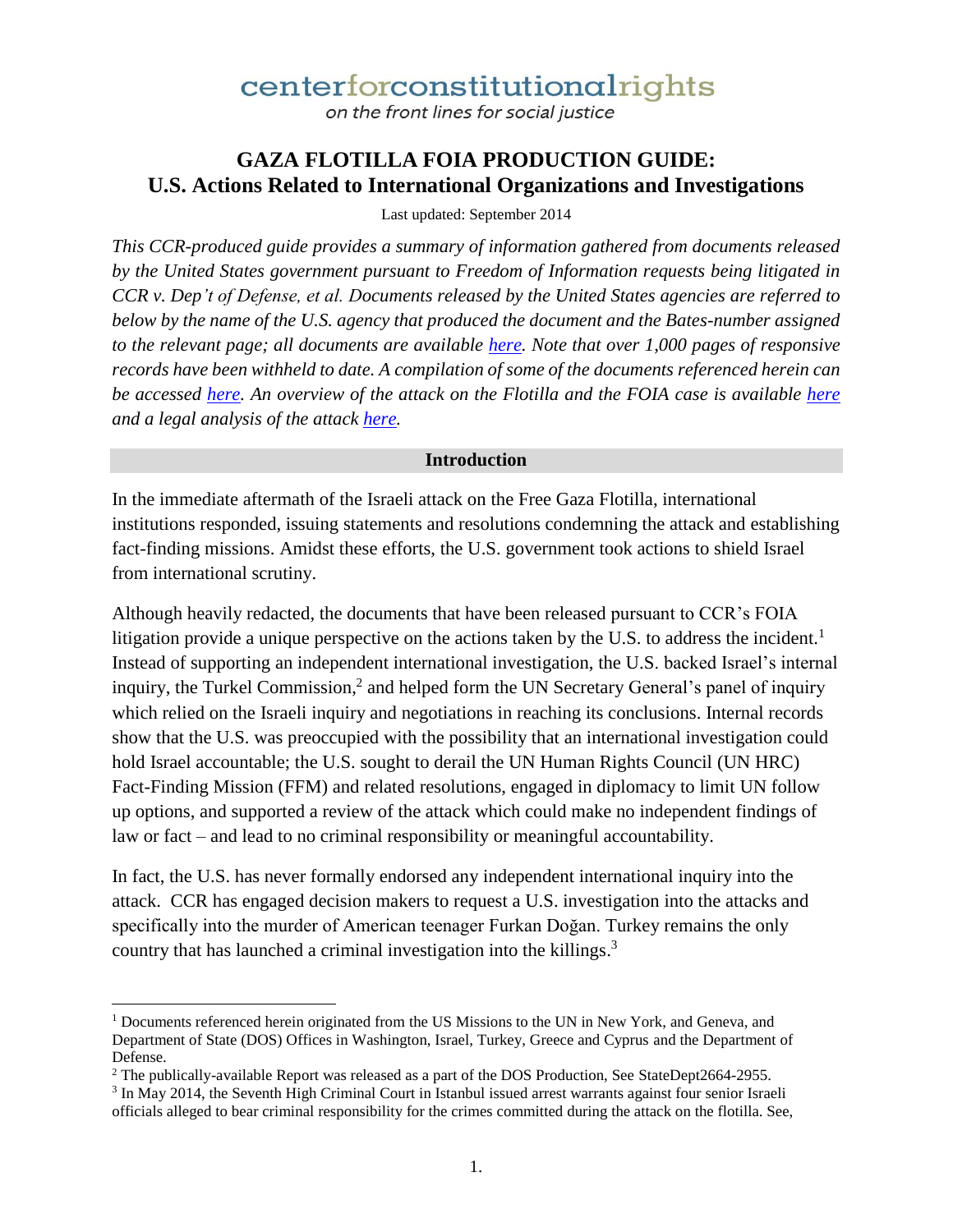on the front lines for social justice

### **GAZA FLOTILLA FOIA PRODUCTION GUIDE: U.S. Actions Related to International Organizations and Investigations**

Last updated: September 2014

#### **Table of Contents**

| U.S. Actions to Limit the Work of the HRC Fact Finding Mission and Follow-up Efforts17 |  |
|----------------------------------------------------------------------------------------|--|
|                                                                                        |  |
| U.S. Efforts to Block Inclusion of Flotilla Concerns in Other International Fora24     |  |

http://www.aljazeera.com/news/middleeast/2014/05/turkey-orders-arrests-over-gaza-flotilla-raid-201452623466643819.html; the ICC Prosecutor has opened preliminary examinations into the case per a eferral from Comoros, available at http://www.icc-cpi.int/iccdocs/otp/Referral-from-Comoros.pdf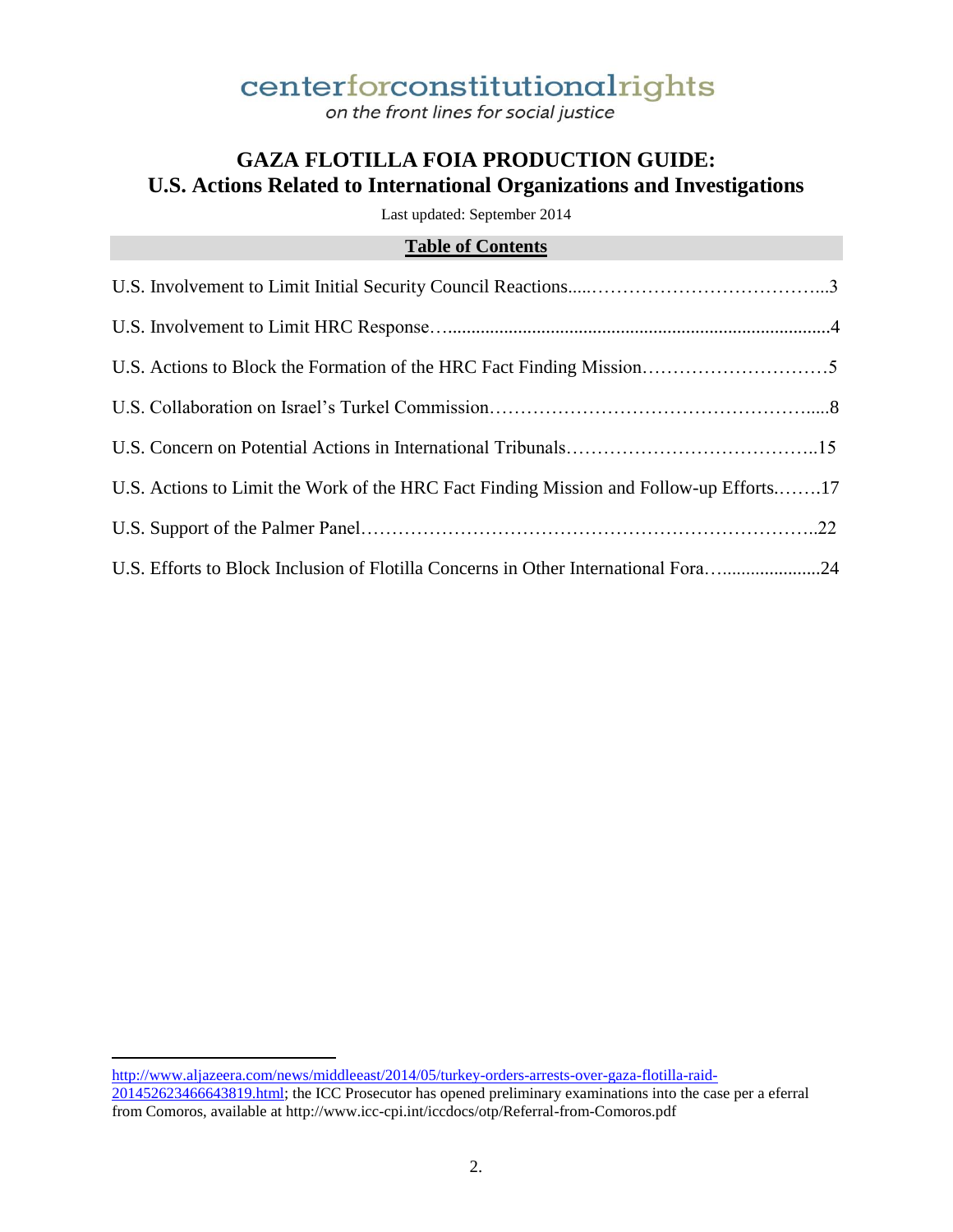on the front lines for social justice

### **GAZA FLOTILLA FOIA PRODUCTION GUIDE: U.S. Actions Related to International Organizations and Investigations**

Last updated: September 2014

#### **U.S. involvement to limit initial Security Council reactions**

The U.N. Security Council (UNSC) met on May 31, 2010 and June 1, 2010, in which the Council discussed the attacks, released press statements condemning them and produced a Presidential Statement condemning the actions and called for a "prompt, impartial, credible and transparent investigation conforming to international standards." The UN Press Statement on the issue and full text of the Presidential Statement are available here.

- In preparation for the UNSC meetings, which State Department officials anticipated would hold "much interest in legal issues focused on Israeli claims they were acting in self-defense and that the flotilla was violating international law," U.S. State Department Principal Deputy Legal Adviser Joan Donoghue and Legal Adviser to USUN Mary McLeod asked whether the US had a position on the blockade, and whether the U.S. knew the facts.<sup>4</sup> Commentary: The response to this question has not been made public. *In fact, throughout the records produced, the U.S. fails to explicitly state its policy on the blockade and the international law issues relevant to it.*
- A June 2 Department of Defense memo in preparation for an internal meeting on the flotilla notes that the May 31, 2010 UNSC emergency session called for a transparent investigation, but not an independent one or condemnation of the attack, and the U.S. Mission to the UN "supports this approach."<sup>5</sup>
- After this initial meeting, the UNSC retired for consultations, with the U.S. taking a lead role in the discussions.<sup>6</sup> Throughout the next thirteen hours the Turkish and U.S. delegations, at times joined by the Lebanese delegation, negotiated on the substance of a Presidential Statement.<sup>7</sup> A draft text was leaked to the Israelis and Palestinians purportedly "complicating negotiations."<sup>8</sup> Through these discussions, Turkey eventually secured a Presidential Statement which condemned the attacks.
- Months after the PRST was issued, the State Department reported to the U.S. Congress that when the UNSC debated "Israel's use of force on May 31 in turning back a flotilla attempting to reach Gaza, **the United States succeeded in limiting the Council's action**

 $\overline{a}$ 

<sup>4</sup>DOS, Email: RE: Humanitarian flotilla, May 31, 2020, StateDept3431.

<sup>&</sup>lt;sup>5</sup> DOD, Memo: Principals Committee Meeting on Middle East/Flotilla Incident, Drafted June 2, 2010, DeptofDefense0034-37.

<sup>&</sup>lt;sup>6</sup> 10 USUN New York 0337, UNSC: Security Council adopts June 1 Presidential Statement on Gaza flotilla, June 4, 2010, StateDept401-06.

<sup>7</sup> Id; MGZO1: Gaza Flotilla Monitoring Group (GFMG), Situation Report (SitRep) No. 2, July 1, 2010, StateDept1283-85.

<sup>8</sup> MGZO1: GFMG, SitRep No. 2, July 1, 2010, StateDept1283-85.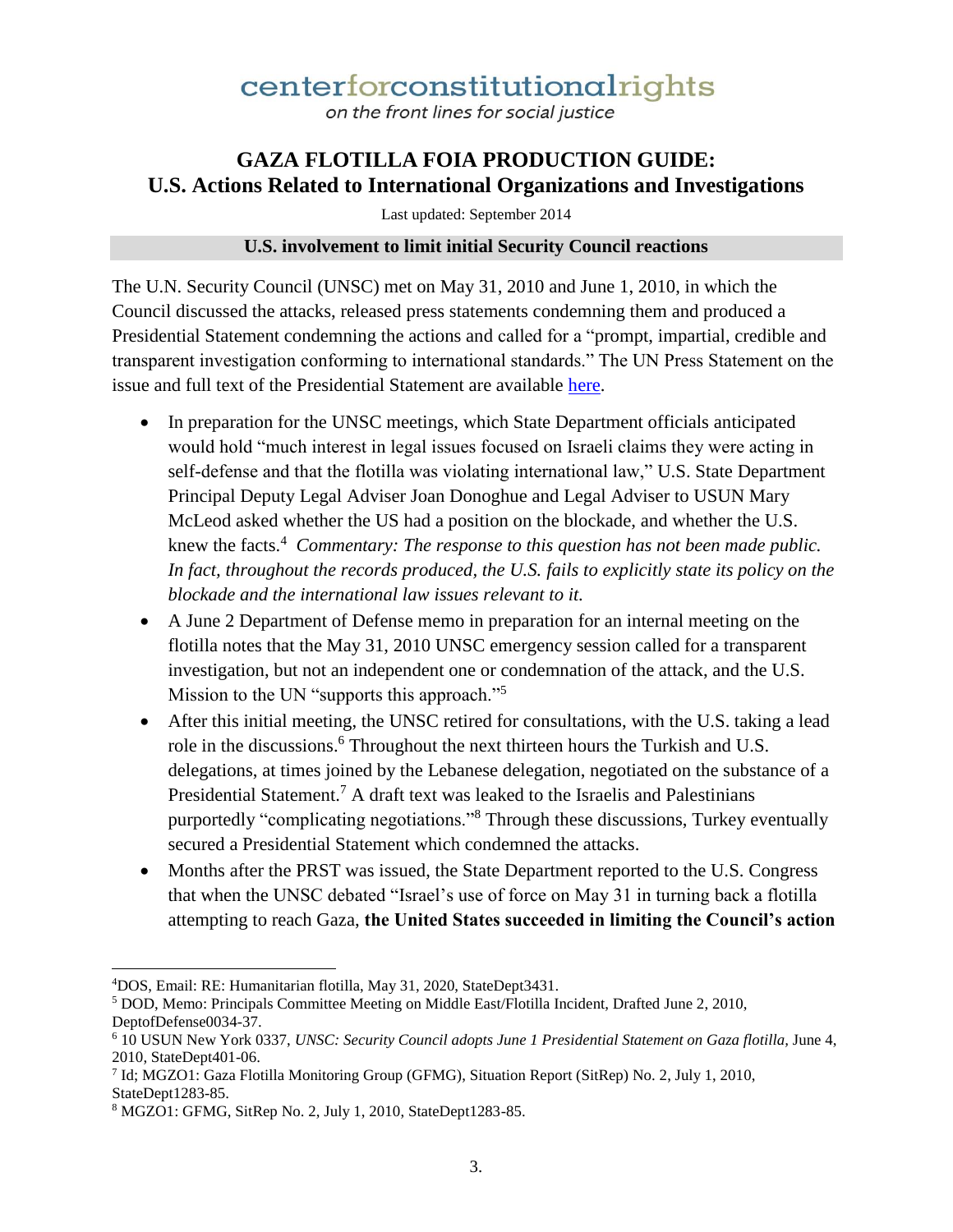on the front lines for social justice

#### **GAZA FLOTILLA FOIA PRODUCTION GUIDE: U.S. Actions Related to International Organizations and Investigations**

Last updated: September 2014

to a presidential statement that condemned the actions which resulted in deaths and injuries, and deeply regretted the losses."<sup>9</sup> *Commentary: Although the U.S. rhetoric during the immediate aftermath of the attack urged restraint due to a lack of verified facts on what occurred onboard the flotilla, the U.S. characterization of the deadly attack which killed a U.S. citizenmonths later as mere "use of force…in turning back" the flotilla and the note that the U.S. "succeeded in limiting the Council's action" shed light on what must be understood as the true focus of the U.S. negotiations: protecting Israel. Moreover, the portion of the report discussing these negotiations falls under a paragraph beginning with "*U.S. representatives continued to speak out vigorously in all UN organizations to ensure Israel was not excluded from meetings and conferences, and that Israeli interests were given fair consideration."<sup>10</sup>

#### **U.S. statements to the UN Human Rights Council in the aftermath of the attack were informed by Israeli talking points, and sought to protect Israel by omitting mention of international obligations and rejecting calls for international involvement**

The day after the flotilla attack, the UN HRC held a special convening to address the incident, at which over 60 members of the HRC, including the United States, as well as Israel, Palestine, and a number of organizations offered statements.<sup>11</sup> Immediately upon learning of this session, *the U.S. Mission to the UN and supporting offices in Washington and the Middle East took preparatory action.*<sup>12</sup>

 Copies of the Israeli statement to the HRC were circulated in State and note, in part, that "Israel regrets any loss of life. But all responsibility lies not upon Israel but rather upon the planners of this violent provocation." <sup>13</sup> *Commentary: the position that the flotilla* 

 $\overline{\phantom{a}}$ <sup>9</sup>Bureau of International Organization Affairs, US Participation in the UN 2010 Report, at http://www.state.gov/p/io/rls/rpt/173803 htm

<sup>10</sup> Report annex http://www.state.gov/p/io/rls/rpt/173804 htm#political

<sup>&</sup>lt;sup>11</sup> Report of the Human Rights Council on its fourteenth session, U.N. Doc. A/HRC/14/37 (Oct. 23, 2012) at http://daccess-dds-ny.un.org/doc/UNDOC/GEN/G12/177/81/PDF/G1217781.pdf?OpenElement (including a timeline of the HRC actions on the flotilla attack)

<sup>&</sup>lt;sup>12</sup>DOS, Email: FW: URGENT!!! HRC Action re: Gaza Aid Flotilla, May 31, 2010, StateDept2618-20 DOS, Email: RE: URGENT – Clearance needed Monday afternoon, May 31, 2010, 8:29 PM< 02636-67 DOS, Email: Thomas Goldberger, RE: URGENT!!! HRC Action re: Gaza Aid Flotilla; DOS, Email: *Urgent – Clearance needed Monday afternoon, May 31, 2010, 2612-2614.*

<sup>13</sup> DOS, Email: FW: Israeli Rt of Reply at HRC today re: Gaza Aid Flotilla, StateDept2641-43, StateDept2638-40, StateDept3117-19, *Statement by H.E. Aharon Leshno Yaar, Permanent Representative of Israel to the United Nations, Geneva, Right of Reply, Item 2, Human Rights Council,* May 31, 2010, StateDept02578-80.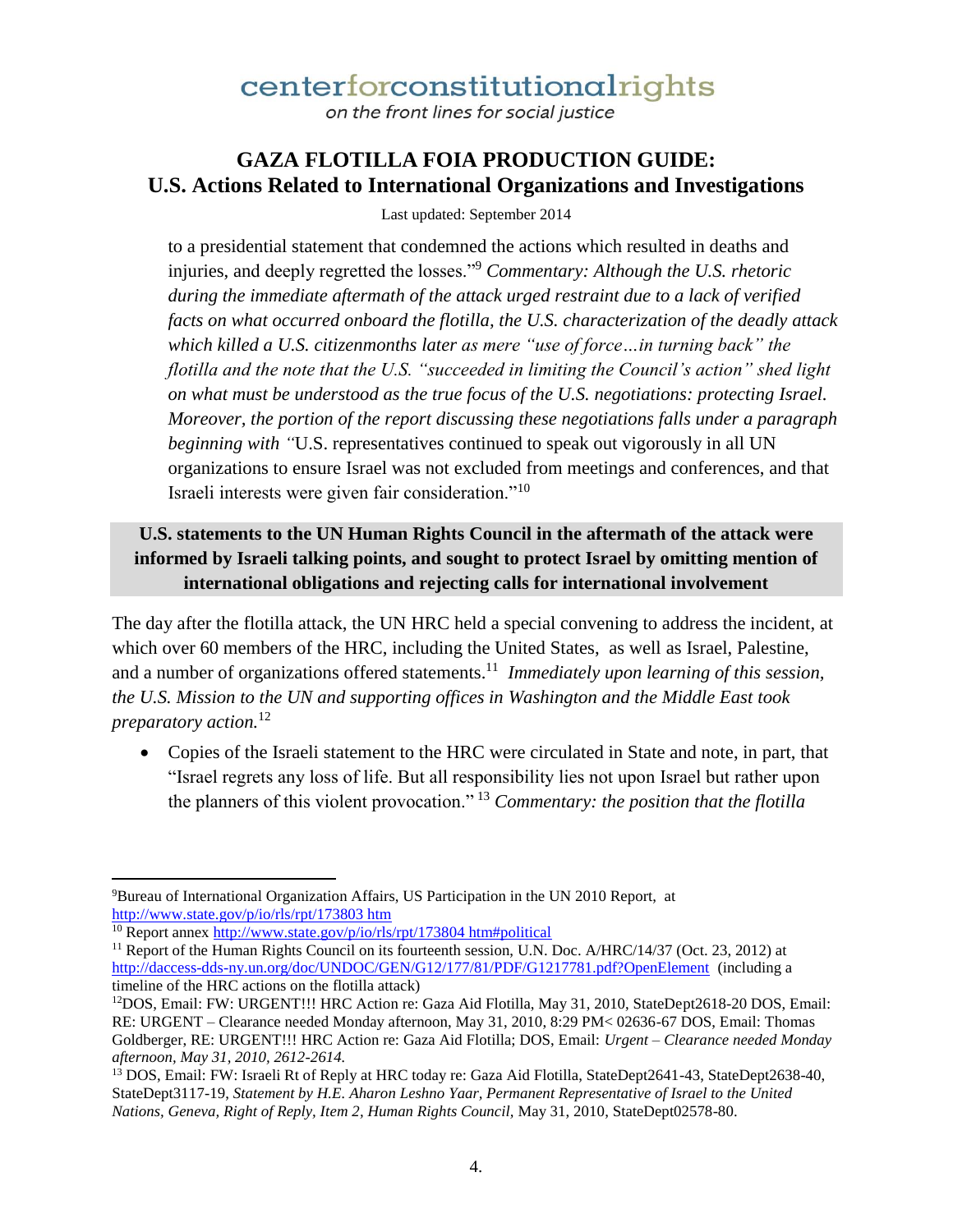on the front lines for social justice

### **GAZA FLOTILLA FOIA PRODUCTION GUIDE: U.S. Actions Related to International Organizations and Investigations**

Last updated: September 2014

*activists were provocateurs responsible for the tragic outcomes of the flotilla attack is a frequent talking point among both Israeli and U.S. officials.*

 An email from an Israeli source (name redacted) was sent to acting U.S. Permanent Representative to the UN Alex Wolff, which included the text, "speech."<sup>14</sup> This email was later forwarded within the department with the text "Note Israeli legal justification" by Deputy Chief of Mission Goldberger. *Comment: due to redactions it is unclear whether this is solely a copy of public statements, such as the one to the HRC, or if other information is provided.* 

*The final statement from the United States to the HRC was changed from earlier drafts to omit mention of international obligations, a call for international involvement in the investigation, and reflected some of the messaging that has been offered by Israel:* 

- Undated draft versions of the statement call for an international component of the investigation into the flotilla attack. "We expect a credible and transparent investigation and strongly urge the Israeli government to investigate the incident fully, **with Quartet support. We urge all parties to behave responsibly and uphold their international obligations.**" <sup>15</sup> (emphasis added) In contrast, the final statement delivered by Amb. Donahoe included no reference to Quartet support or international obligations related to the investigation. $16$
- Whereas the draft made no reference to the flotilla outside of an expression of concern for the loss of life, the final statement alluded to the Gaza Freedom Flotilla in a negative way. The statement pointed out that "mechanisms are in place for the transfer of humanitarian assistance," and that "[t]hese non-provocative and non-confrontational mechanisms should be the ones used for the benefit of all those in Gaza."<sup>17</sup>
- The final statement, unlike the draft, included a more extensive reference to Israel's security concerns, stating that Hamas' "continued arms smuggling and commitment to terrorism undermines security and prosperity for Palestinians and Israelis alike."<sup>18</sup>

#### **The U.S. took action to limit the mandate and strength of the HRC Fact Finding Mission**

 $17$  Id.

 $\overline{a}$ 

<sup>14</sup> FW: Fwd: Ship 310510 – 13-45; May 31, 2010, 3026.

<sup>&</sup>lt;sup>15</sup> Statement by Ambassador Eileen Donahoe on the Flotilla Incident for the Human Rights Council special session, June 1, 2010, drafts of unknown date, StateDept3040, StateDept3396, StateDept3760.

<sup>16</sup>Statement by Ambassador Eileen Chamberlain Donahoe, General Debate of the HRC on the Recent Incident in the Eastern Mediterranean, June 1, 2010, *available at* http://geneva.usmission.gov/2010/06/01/human-rights-council-usstatement-on-the-may-31-incident-aboard-the-gaza-bound-ships/

<sup>18</sup> Id.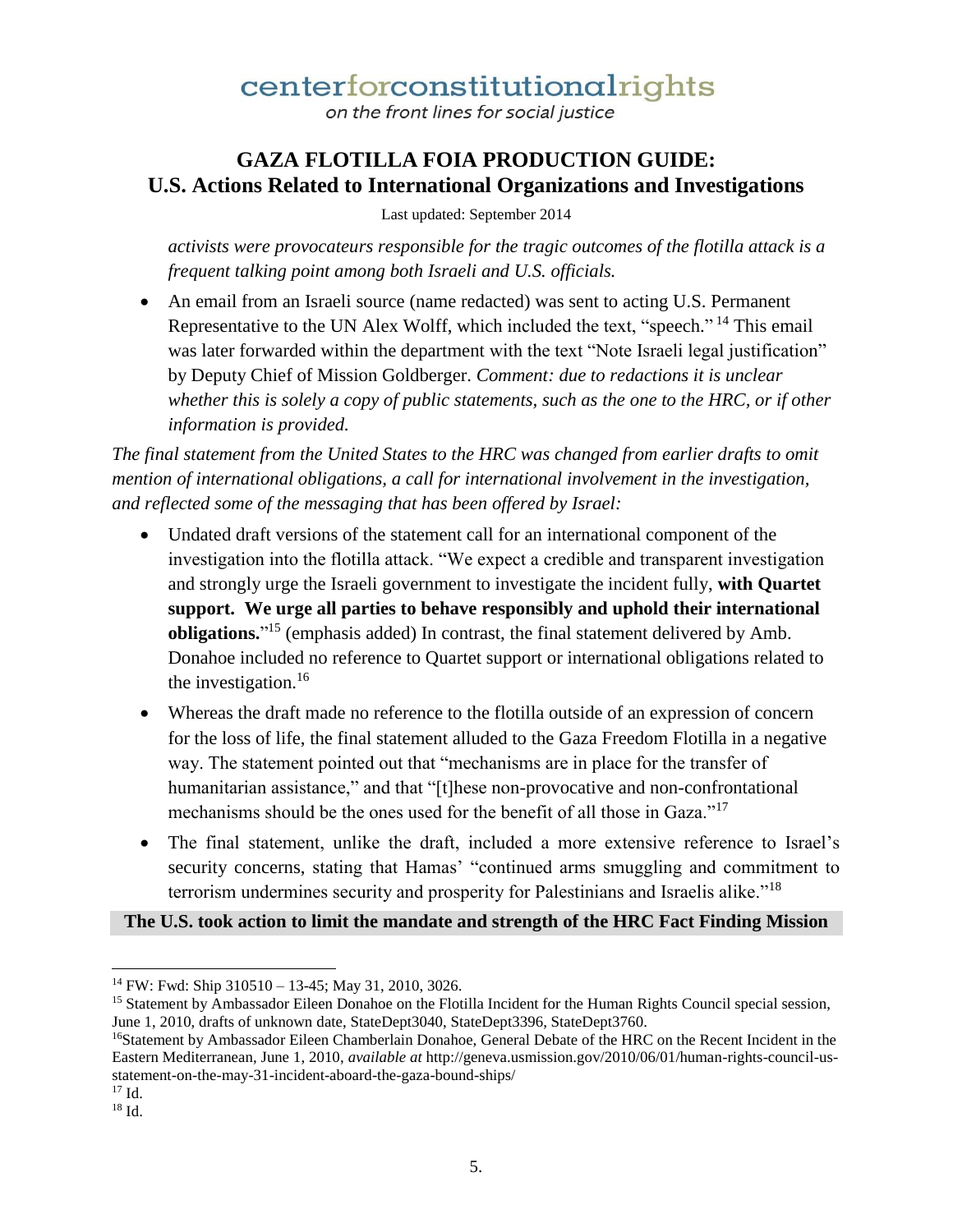on the front lines for social justice

### **GAZA FLOTILLA FOIA PRODUCTION GUIDE: U.S. Actions Related to International Organizations and Investigations**

Last updated: September 2014

On June 2, 2010, Pakistan introduced a resolution on the flotilla attack to the HRC.<sup>19</sup> Even prior to the formal introduction of this resolution, the U.S. attempted to edit the working draft to mitigate the resolution's potential to impose accountability from Israel. The final resolution, in addition to condemning the attacks, included a commitment "to dispatch an independent, international fact-finding mission to investigate violations of international law, including international humanitarian and human rights law, resulting from the Israeli attacks on the flotilla of ships carrying humanitarian assistance."<sup>20</sup> Once the content of the final resolution was clear, the USUN-NY, the National Security Council's staff for the Near East and North Africa, and various offices in the State Department began drafting an "explanation of the vote" (EOV) to be offered as the U.S. voted against the resolution.

*Note: The final mission report is available here, and the U.S. position on the mission is detailed below.*

- Discussions among the U.S. officials on the draft resolution text and explanation of the vote have been substantially redacted, and some documents have been released with *all*  of the substantive conversation on the resolution withheld from the public.<sup>21</sup>.
- Even a day before the resolution was officially introduced, U.S. officials were operating under the assumption that "the HRC text does not get better, that we vote no, and that we read the attached statement at the time of the vote. This is the most likely scenario."<sup>22</sup>

 $\overline{a}$ <sup>19</sup> Report of the Human Rights Council on its fourteenth session, U.N. Doc.  $A/HRC/14/37$  (October 23, 2012) <sup>20</sup> Resolution 14/1 The grave attacks by Israeli forces against the humanitarian boat convoy, session report http://daccess-dds-ny.un.org/doc/UNDOC/GEN/G12/177/81/PDF/G1217781.pdf?OpenElement

<sup>&</sup>lt;sup>21</sup> DOS, Email: FW: HRC draft resolution, May 31, 2010, 3443-46; DOS, Email: RE: URGENT—clearance needed Monday afternoon, 3107-08, RE: Urgent Guidance Request RE Gaza Flotilla Resolution, June 1, 2010 6:35 AM, StateDept03270-71; DOS, Email: RE: Instruction and EOV for HRC vote – clearance by 10 AM EST, June 1, 2010, 10:14 AM, StateDept03437-42; RE: Instruction and EOV for HRC vote – clearance by 10 AM EST, June 1, 2010, 10:54 AM, StateDept03432-36; FW: HRC Gaza resolution – status of negotiations, June 1, 2010, StateDept02626- 30 (in which one official asks, "Will we be able to get the Europeans to vote with us?"); FW: Final Clearance needed by 10 pm on [redacted], June 1, 2010 7:24 PM, StateDept2624-25; FW: Final Clearance needed by 10 pm on [redacted], June 1, 2010 8:08 PM, StateDept3080-81; RE: HRC Gaza resolution – status of negotiations, June 1, 2010 1:25 PM, StateDept03264-69; RE: Final Clearance needed by 10 PM on [redacted], June 1, 2010 9:02 PM, StateDept02601-03; RE: Final Clearance needed by 10 PM on [redacted], June 1, 2010 9:18 PM, StateDept02621- 23; RE: Clearance Request: IO Guidance on the HRC Resolution on the Flotilla. *These documents have been redacted under FOIA exemption B5, which allows the government to withhold information which would be protected by privilege, such as deliberative process privilege, attorney-client and attorney work-product privilege. State has refused to identify which privilege it is claiming for these exemptions, and CCR continues to seek this information to ensure the Department properly justifies any withholdings.*

<sup>&</sup>lt;sup>22</sup> DOS, Email: FW: Use this version. Instruction and EOV for HRC vote – clearance by 10 AM EST, June 1, 210 9:42 AM, StateDept02631-35.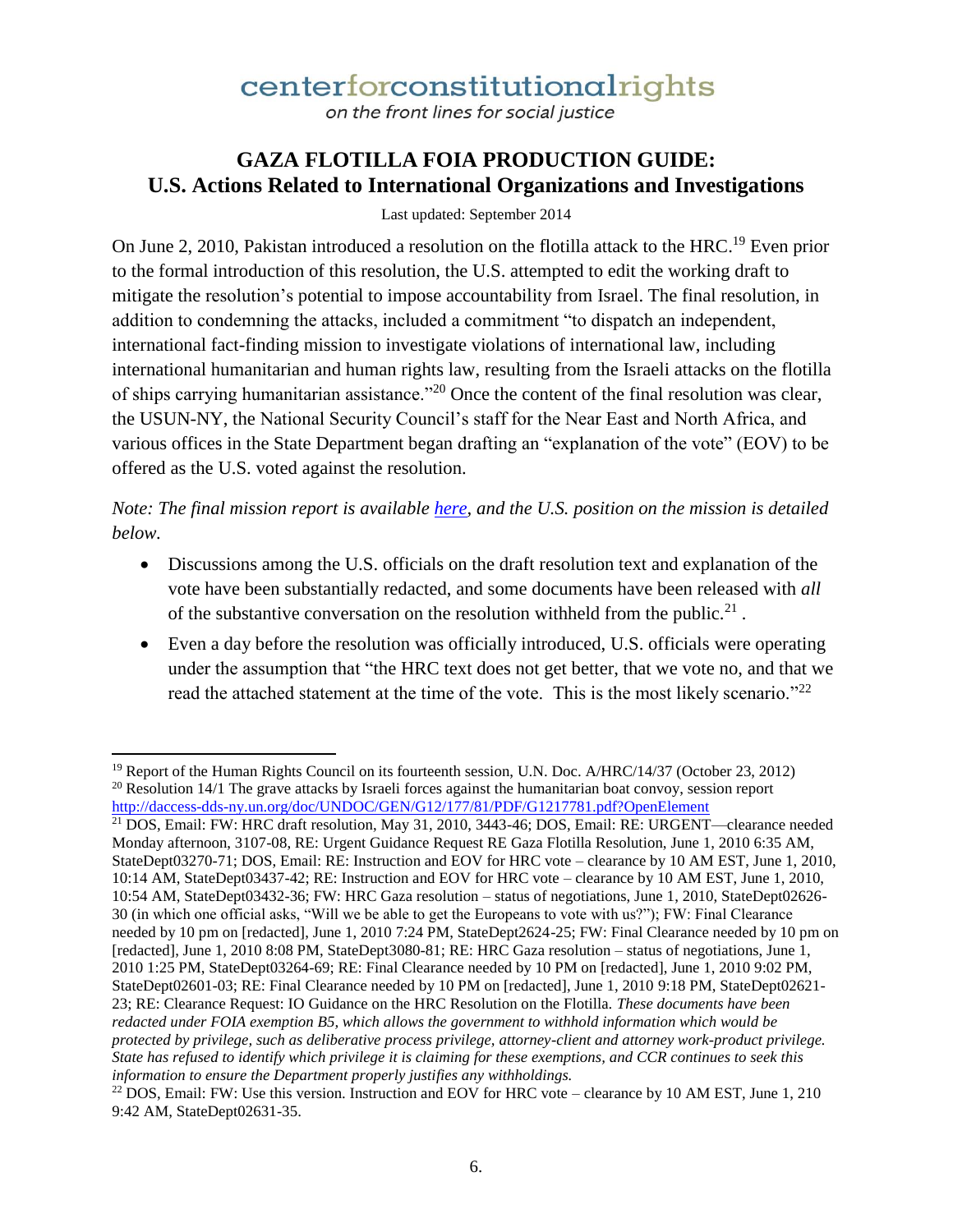on the front lines for social justice

### **GAZA FLOTILLA FOIA PRODUCTION GUIDE: U.S. Actions Related to International Organizations and Investigations**

Last updated: September 2014

- Linda Jacobson, State Department Assistant Legal Adviser for African and Near Eastern Affairs, rejected parts of the proposed text of the U.S. explanation in "redlines" which were "in reference to occupation re Gaza and Israel as occupier; a SYG [Secretary General] or other international investigation.<sup>223</sup> Note, the exact text which was cut has *not been released to the public.*
- Additional concerns with the draft EOV included a reference to Israel's stance on the application of the 4<sup>th</sup> Geneva Convention (GCIV). Here, Jacobson wrote that, "I don't have the Israeli past statements on this so can't remember whether they said they would apply as a matter of policy GCIV or rather customary IHL."<sup>24</sup> *Note: the Fourth Geneva Convention relates to the protection of civilians in times of war. Although Israel rejects this conclusion, it is internationally accepted that the Fourth Convention—and the responsibilities outlined therein, applies to the situation in Gaza. Customary IHL refers to customary international humanitarian law, the law of armed conflict.*
- The final EOV was produced, as was an initial draft of the explanation:
	- Drafts of the EOV refer to the deceased as "civilians,"<sup>25</sup> whereas the final statement cuts this important descriptor.<sup>26</sup>
	- A draft of the EOV notes the U.S. "expectation for a prompt, impartial, credible and transparent investigation carried out in conformity with international standards. Only through such an investigation can the necessary facts be developed."<sup>27</sup> In contrast, the final version of the draft calls for a "prompt, impartial credible and transparent investigation," but focuses on Israel rather than international standards. The final statement notes, "Israel has a very strong interest in conducting such an investigation that meets international standards and exposes all the facts. There are, of course, a number of ways to ensure such an outcome." *Commentary: this change reflects an ongoing preference of the U.S. to shift the conversation towards Israeli control of an investigation, and away from independent international mechanisms.*

 $\overline{a}$ 

<sup>&</sup>lt;sup>23</sup> DOS, Email: RE: FINAL CLEARANCE needed by 10 pm on [redacted] resolution at HRC, June 1, 2010, 8:25 PM, StateDept03105-06.

<sup>24</sup> Id.

<sup>&</sup>lt;sup>25</sup> HRC 14 Explanation of Vote: The Grave Attacks by Israeli Forces Against the Humanitarian Boat Convoy, draft of unknown date, StateDept2574-75

<sup>&</sup>lt;sup>26</sup> Id.; HRC 14 Explanation of Vote: The Grave Attacks by Israeli Forces Against the Humanitarian Boat Convoy, delivered June 2, StateDept1534-35.

<sup>&</sup>lt;sup>27</sup> StateDept1534-35.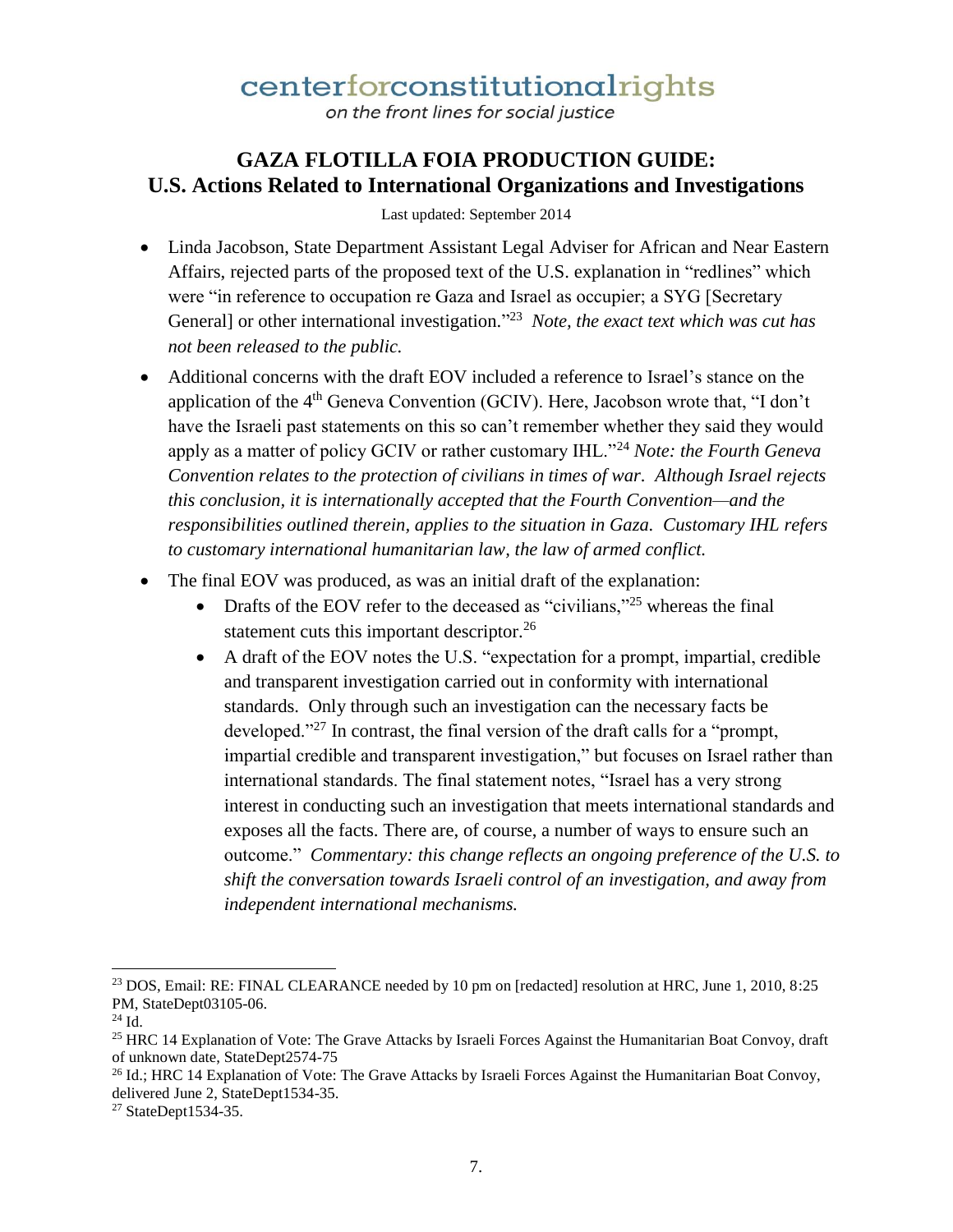on the front lines for social justice

### **GAZA FLOTILLA FOIA PRODUCTION GUIDE: U.S. Actions Related to International Organizations and Investigations**

Last updated: September 2014

- In closing, both drafts label the resolution a "rush" to judgment, and stress an "obligation to determine facts" which the U.S. argues is the responsibility of Israel to determine first through an internal investigation.<sup>28</sup>
- Following the HRC Resolution vote, the U.S. Mission to the HRC circulated a summary of the vote totals: 32 nations voted in favor, 3 opposed (US, Italy, Netherlands), and 9 abstentions (Belgium, Burkina Faso, <sup>29</sup> France, Hungary, Japan, Korea, Slovakia, Ukraine, UK).
- In an email to other State Department officials, Michael Posner, Assistant Secretary of State for Democracy, Human Rights, and Labor (DRL), described the vote, and commented that, "We have no doubt that our isolation on this issue will affect our other HRC priorities at the Council."30
- Posner also noted that the Bureau of Population, Refugees and Migration "is drafting a memo with ideas for improving the humanitarian situation, which we welcome (and to which we have contributed ideas). I also plan to give some ideas to NEA/SEMEO on how to address the human rights situation in Gaza."<sup>31</sup> *Commentary: Comments such as these suggest that the Free Gaza Flotilla helped spur U.S. diplomatic action to address the suffering of Palestinians in Gaza. Following the flotilla, Israel began to allow some additional goods to cross into Gaza, while maintaining the closure.*

#### **The U.S. worked extensively with Israel in crafting its position on an investigation, and Israel's own investigation by the Turkel Commission**

The U.S. maintained regular communication with Israel during the formation of Israel's inquiry into the attack (the Turkel Commission). Documents show involvement in Israel's decisionmaking process on an investigation prior to its formation, as well as internal discussions regarding possible methods of investigation. Although the U.S. did not support an international investigation, it appears the government did seek an international "component" to the Israeli inquiry.

 On June 1, 2010, the day after the attack on the flotilla, Daniel Taub, Principal Deputy Legal Adviser of Israel's Ministry of Foreign Affairs wrote to State Department Legal Adviser Harold Koh, "thanks for your time and insights today…I will make sure you are

 $\overline{a}$ <sup>28</sup> StateDept2574-75; StateDept1534-35

<sup>&</sup>lt;sup>29</sup> The U.N. reports that, "the Permanent Mission of Burkina Faso subsequently informed the Human Rights Council that Burkina Faso had intended to vote in favour of the resolution."

<sup>30</sup> DOS, Email: *Israel,* June 2, 2010, StateDept01532.

 $31$  Id.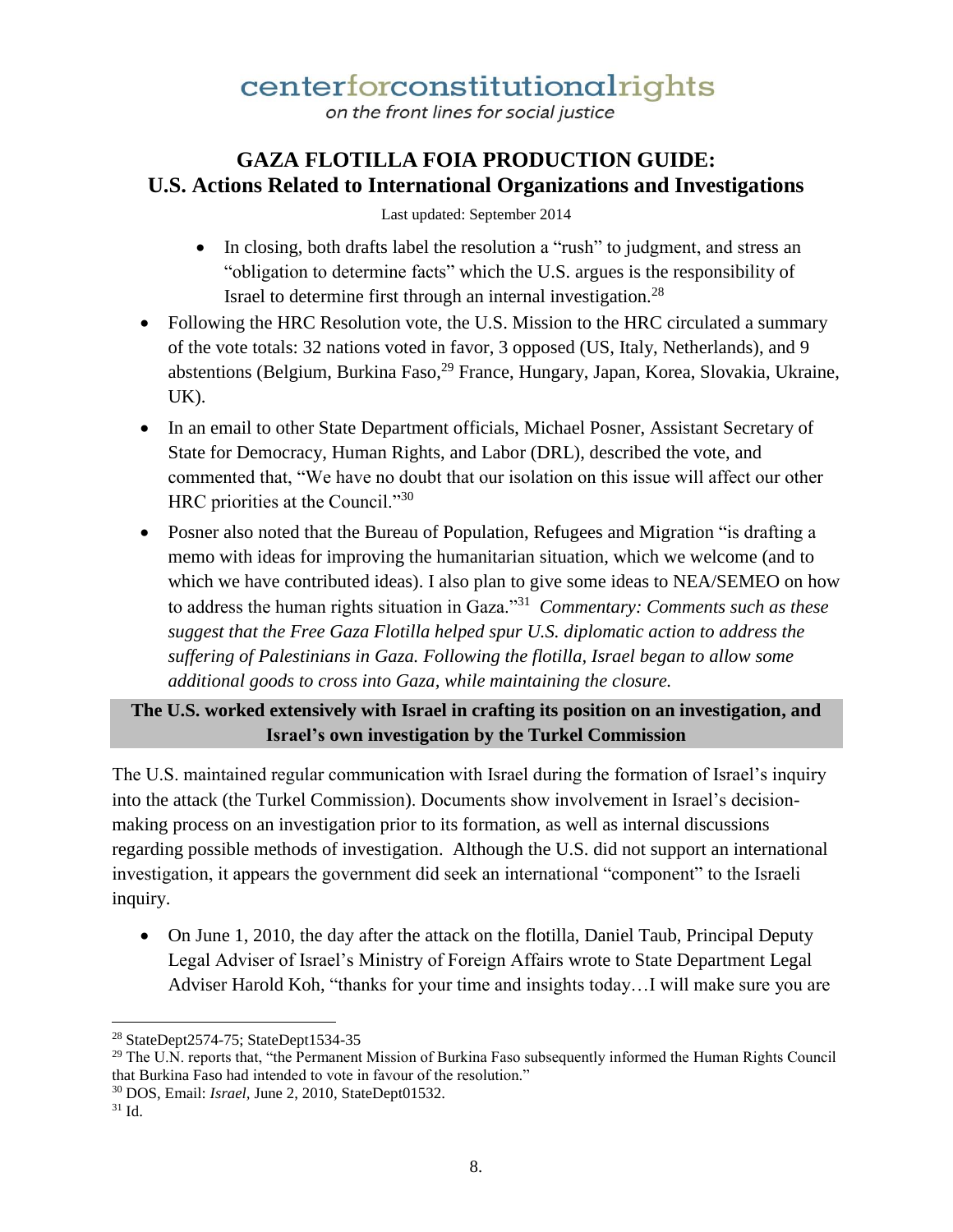on the front lines for social justice

### **GAZA FLOTILLA FOIA PRODUCTION GUIDE: U.S. Actions Related to International Organizations and Investigations**

Last updated: September 2014

copied on significant material as it becomes available." Taub included multiple links to pro-Israel news stories, videos, announcements by the IDF spokesperson and the IDF Navy, and a "legal update" from the Ministry of Foreign Affairs.<sup>32</sup> Comment: the text of *the legal update is redacted.*

• Subsequent to his email to Koh, Taub and U.S. Deputy Legal Adviser Jonathan Schwartz make arrangements to speak, although the details of their interaction are redacted. These emails are forwarded to other members of the DOS legal adviser staff. Soon after, an email is sent from one of those recipients, Attorney Adviser JoAnn Dolan, to Schwartz with attachments titled "LEGAL-#196110-v11-Israel\_best\_practices\_IHL\_nonpaper.doc" and "LEGAL-#195490-v2-Commission of Inquiry draft.doc.x"<sup>33</sup> Both attachments have been withheld.

*Commentary: The DOS defines a "non-paper" as "[a] written summary of a demarche or other verbal presentation to a foreign government. The non-paper should be drafted in the third person, and must not be directly attributable to the U.S. Government. It is prepared on plain paper (no letterhead or watermark)."<sup>34</sup> It is striking that what appears to be the U.S. position on International Humanitarian Law best practices would need to remain un-attributable. The other attachment, "Commission of Inquiry draft" might be a draft concept for Israel's investigation into the attack, or a draft of the U.S. position on it.* 

- On June 3, 2010, State Department officials were analyzing the potential investigation options for Israel, and noted reports that an investigation may include an American observer.<sup>35</sup>
- A DOD memo of an unknown date in June notes that the U.S. "will continue to support Israel's internal investigation (as POTUS told Netanyahu), but will urge that international participation be included." According to a National Security Adviser, the U.S. was to receive the proposed terms of reference for the inquiry and "we should push Israel to broaden international participation to [redacted]<sup>356</sup> Another memo from the DOD also notes the U.S. intent to use the terms of reference discussion "urge them to broaden and raise the level of international participation in it, to possibly [redacted]"<sup>37</sup> *Comment: the*

l

<sup>32</sup> DOS, Email: FW: Flotilla to Gaza Materials, June 2, 2010, StateDept03101-04.

<sup>33</sup> DOS, Email: FW: Flotilla to Gaza Materials, June 2, 2010, StateDept03101-04

<sup>34</sup> http://www.state.gov/documents/organization/89308.pdf.

<sup>35</sup> DOS, Email: RE: Israel Investigation Options Paper, June 3, 2010, StateDept3516-17.

<sup>36</sup> Department of Defense 00059

<sup>&</sup>lt;sup>37</sup> Department of Defense00089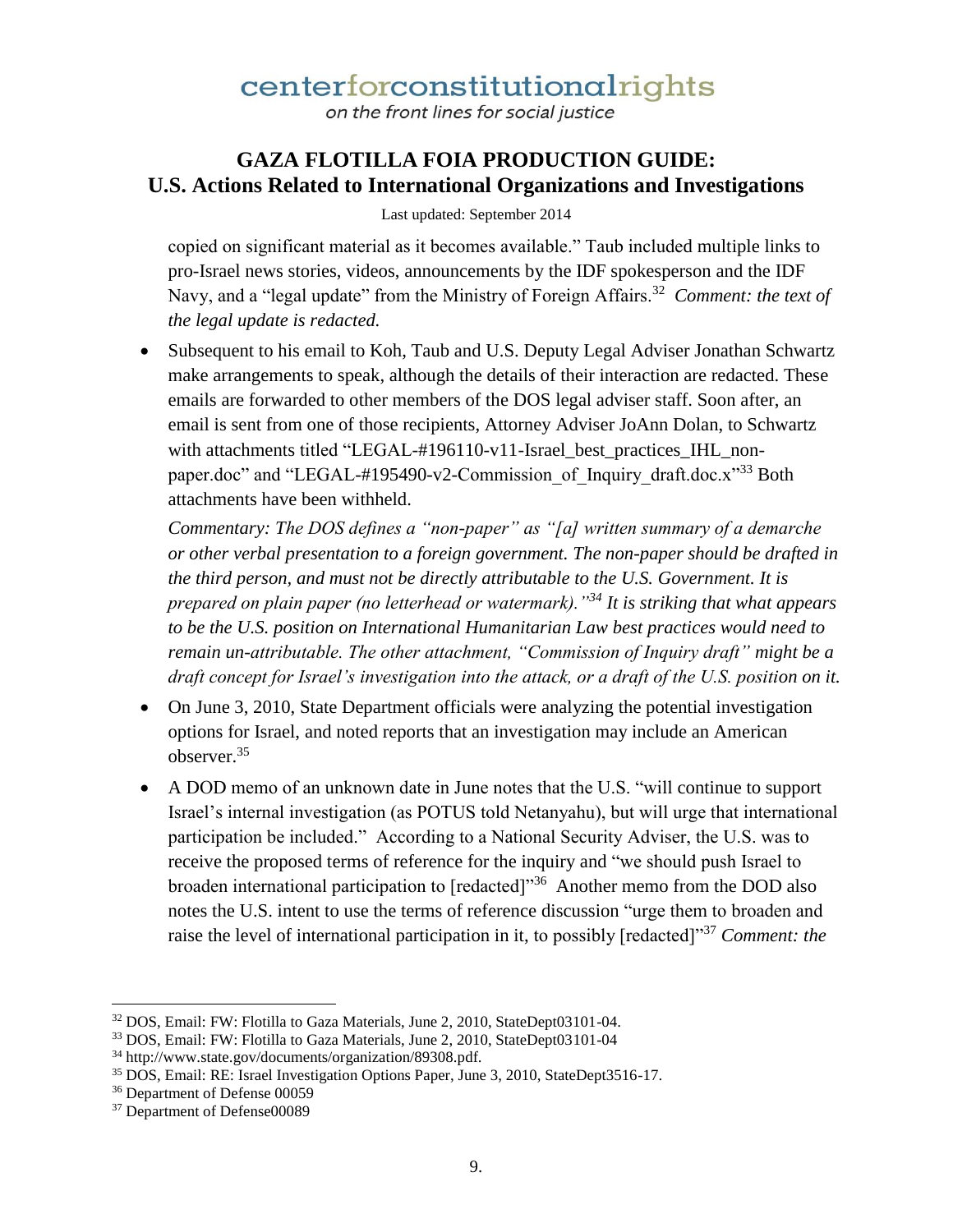on the front lines for social justice

### **GAZA FLOTILLA FOIA PRODUCTION GUIDE: U.S. Actions Related to International Organizations and Investigations**

Last updated: September 2014

*potential outcome of this international participation that the U.S. was seeking is notably redacted in both documents.* 

- Talking points prepared in advance of a meeting with Israeli MFA Manor and Brigadier General Heymann for the U.S. Deputy Permanent Representative to the UN, noted the Israeli cabinet would decide on an investigation on June 13.<sup>38</sup> The Deputy Representative was directed to convey that the U.S. expects a "prompt, impartial, credible, and transparent investigations" and that "we are open to different ways of assuring a credible investigation, including international participation."<sup>39</sup> *Comment: this openness to Israel's investigation choices is re-iterated in talking points for the USUN delegation.*<sup>40</sup>
- Significant discussions related to the U.S. position on an Israeli investigation have been withheld or redacted heavily, yet the limited information that has been released points toward significant U.S. discussion on the investigation options available to Israel
	- o An email between Legal Adviser Jacobson and NSS official Brian Egan has the subject line "'credible investigation' for flotilla incident."<sup>41</sup>
	- o An email between various members of the OLA staff is titled "including international participation."<sup>42</sup>
	- o A draft paper on a proposed Commission of Experts to investigate the flotilla attack was circulated in advance of a meeting on the subject;the paper and any comments on it were withheld.<sup>43</sup> *Note: this "Commission of Experts" is likely the Turkel Commission, which was formed by the Israeli government on June 14, 2010.*
	- o An email including Assistant Legal Adviser for Diplomatic Law and Litigation Linda Jacobson and USUN officials noted that "Steve and I were just asked by Jim to pull some material together (due tonight) on 'options'" related to the flotilla investigation.<sup>44</sup>

<sup>&</sup>lt;sup>38</sup> Memorandum: Meeting with Israeli MFA Deputy DG, IO, Eviatat Manor and BG Yossi Heymann, Friday, June 11, 4:00p m. USUN, StateDept04439-41.

<sup>39</sup> Id.

<sup>40</sup> Memorandum, Security Council Briefing/Consultations on the Middle East, June 15, 2010, June 11, 2010 StateDept4454-56.

<sup>41</sup> DOS, Email: June 2, 2010, StateDept3120

<sup>42</sup> DOS, Email: *including international participation,* StateDept3066-68

<sup>43</sup> Israeli proposed COE – considerations.DOC, June 8, 2010, StateDept01628, 3169, 01627,

<sup>44</sup> DOS, Email: *RE: Flotilla Investigation*, June 2, 2010, StateDept03274-75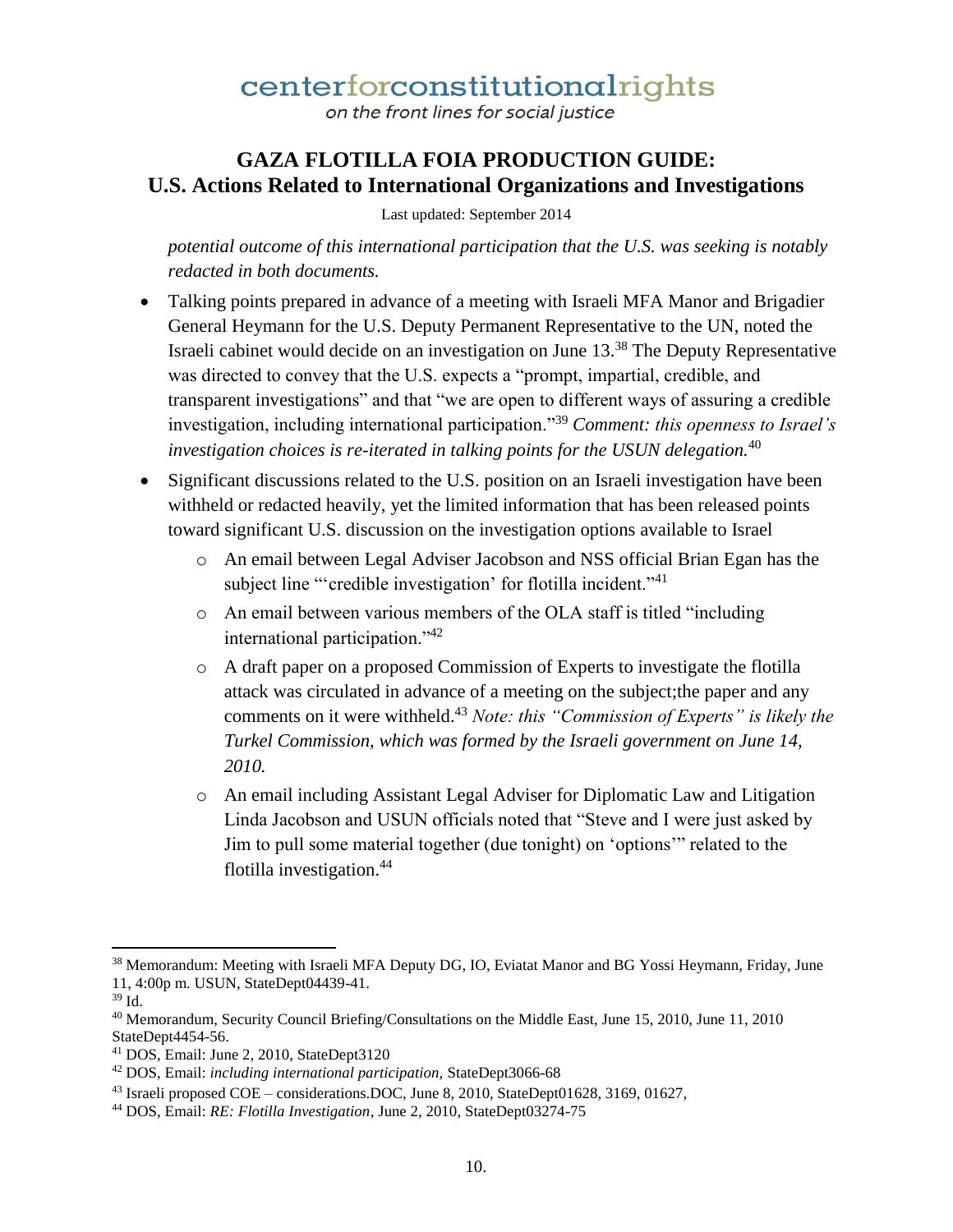on the front lines for social justice

#### **GAZA FLOTILLA FOIA PRODUCTION GUIDE: U.S. Actions Related to International Organizations and Investigations**

Last updated: September 2014

- o An email with the subject "FW: Flotilla International Standards for Investigation" was sent by Lisa Grosh (currently Deputy Assistant Legal Adviser for International Claims and Investment Disputes Office);the substantive text of the email is redacted.<sup>45</sup>
- o A paper produced to brief President Barack Obama contains references to the flotilla; they are all redacted.<sup>46</sup>
- A June 7, 2010 Cable released by the National Geospatial Intelligence Agency notes the title of a document as "Israeli Army Chief Orders External Probe into Flotilla Op.; Gov't Awaits US Consent"<sup>47</sup> Additional details on the "consent" are withheld.
- The Israeli Ambassador to the U.S., Michael Oren, and the U.S. Permanent Representative to the UN, Susan Rice, were scheduled to meet on June 13, 2010, as the Israeli cabinet decided on which investigation model to follow.<sup>48</sup> It is unclear if this meeting occurred as planned, however, talking points drafted for the meeting, which have been partially released, do not reference a U.S. position on which model to adopt.<sup>49</sup>
	- o Ambassador Oren had previously stated that Israel rejected the idea of an international investigation.<sup>50</sup> The U.S. talking points for the meeting with Oren note that the U.S. will be voting against a follow up to the HRC fact finding mission, which seeks the Secretary General take into consideration the conclusion of the mission, and "drops positive language on the Palmer panel."<sup>51</sup>
- On June 14, 2010, Israel established a Commission to study the incident, and appointed retired Israeli Supreme Court Justice Jacob Turkel to chair the commission.<sup>52</sup> The "Turkel Commission" also included the participation of two other members and two foreign observers.<sup>53</sup>

 $\overline{a}$ <sup>45</sup> DOS, Email: June 10, 2010, StateDept3211-12.

<sup>46</sup>Department of State, Email: RE: Urgent Clearance: Revised POTUS paper on Israel=Related UN Issues, August 25, 2010, StateDept2524-27.

<sup>47</sup> DOD, Document, Gallagher/10-L-1242/NGA/000002

<sup>&</sup>lt;sup>48</sup> Memorandum, Your meeting with Israeli ambassador to the United States, Michael Oren, June 13, vour office, StateDept4462-65.

<sup>49</sup> Id.

<sup>&</sup>lt;sup>50</sup> Email, Israel will reject int'l panel to study raid –ambassador, June 6, 2010, StateDept1405

 $51$ , StateDept4462-65.

 $52$  The Report & Findings of the Public Commission to Examine the Maritime Incident of 31 May 2010 (Part I), January 23, 2011, StateDept2664-2955.

<sup>53</sup> See StateDept4462-65.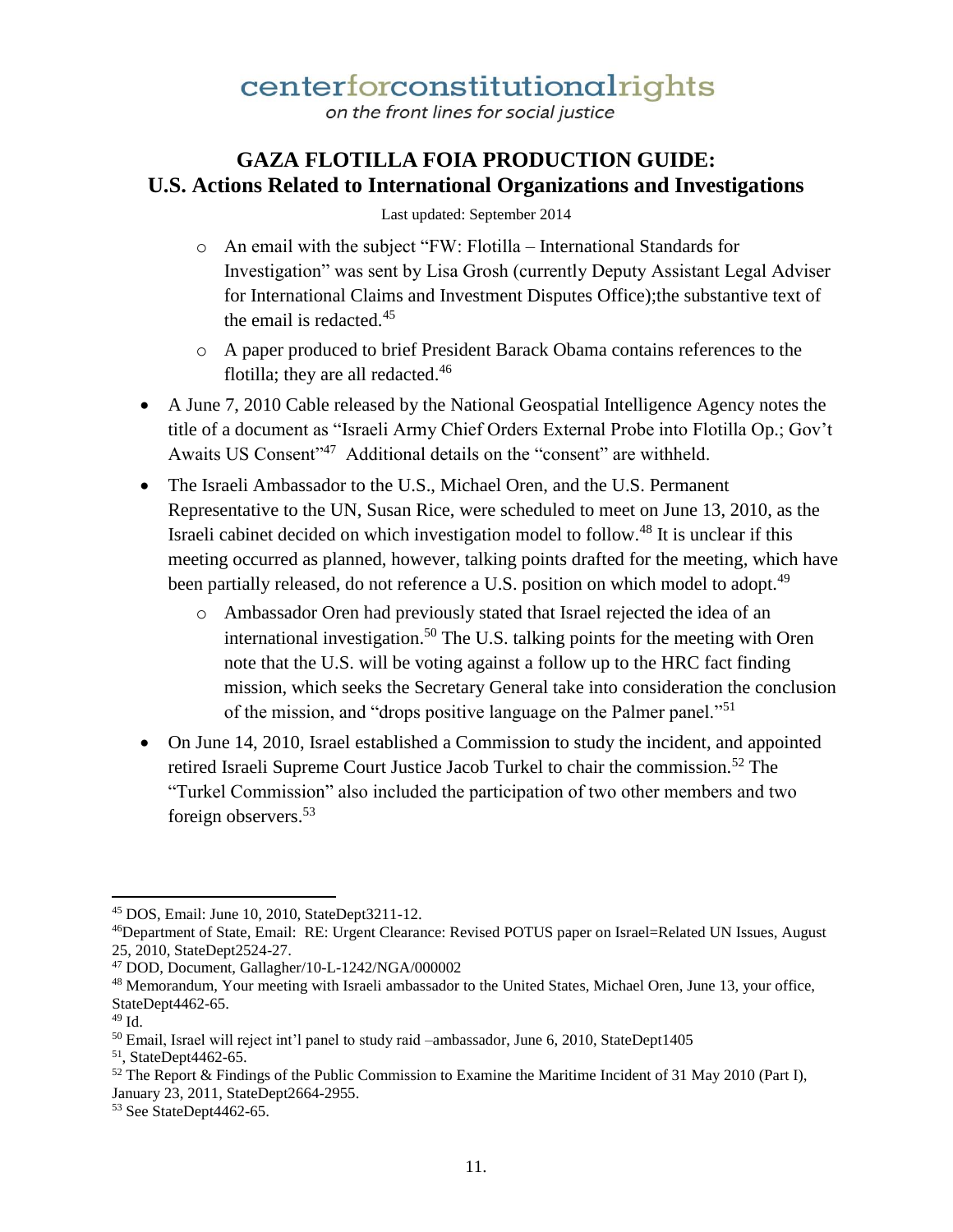on the front lines for social justice

### **GAZA FLOTILLA FOIA PRODUCTION GUIDE: U.S. Actions Related to International Organizations and Investigations**

Last updated: September 2014

- Talking points drafted in preparation for a June 15, 2010 meeting between Israel Foreign Minister Lieberman and Ambassador Rice are partially redacted related to the U.S. policy on the Israeli investigation.<sup>54</sup> Preparatory materials show that FM Liberman would be travelling to New York to conduct briefings on the flotilla attack as well as address the "calls to review Israeli actions under international legal regimes—what Israel has termed a "lawfare" campaign."<sup>55</sup>
	- o In response to Israel's concerns regarding the call for international investigations, the talking points document notes that the Swiss were seeking to convene a meeting of the High Contracting Parties of the Fourth Geneva Convention, in response to the Goldstone report's recommendations.<sup>56</sup> The document notes that the U.S. has, "stood firmly against the counterproductive recommendation" to do so.<sup>57</sup> Further, it notes that the HRC resolution on the FFM called for its mandate to include investigating violations of international law.
	- o The talking points for Ambassador Rice's meeting with FM Liberman discussed the humanitarian situation in Gaza, noting that "it is important to show progress on addressing Gaza access," and that the U.S. is working with Israel to expand access to Gaza. Further, the document notes that, "[w]henever there is a change in the status quo in the West Bank, Gaza, or Jerusalem, it reverberates in New York and often negatively affects the atmosphere."<sup>58</sup>
- A June briefing noted that Turkel threatened to resign if the government refused to arm the panel with subpoena power, and State noted the Israeli government would be likely to "strengthen the panel to improve its reputation in the international community."<sup>59</sup>
- While forwarding a July press article on the appointment of the two members to the Turkel Committee, a State official noted, "These were the names discussed and presented as a fait accompli a week ago. We need to pin down exactly what's going on."<sup>60</sup>
- While the Israeli investigation was underway, DRL's Michael Posner participated in a call with an unnamed Israeli official. Notes from the call state that "the Israelis have put together a thorough report for the SYG on the status of their investigations and that

 $\overline{\phantom{a}}$ <sup>54</sup> Mtg with Israeli Foreign Minister Avigdor Lieberman, Tuesday, June 15, 2:30pm, USUN, StateDept4478-84.  $55$  Id.

<sup>56</sup> Id.

<sup>57</sup> Id.

<sup>58</sup> Id.

<sup>59</sup> DOS, Email: FW: Afternoon Brief 06/30/11 (SBU Version), June 30, 2010, StateDept4773-74.

 $60$  DOS, Email: FW: New Names on Turkel Committee – YNET, July 23, 2010, StateDept2566.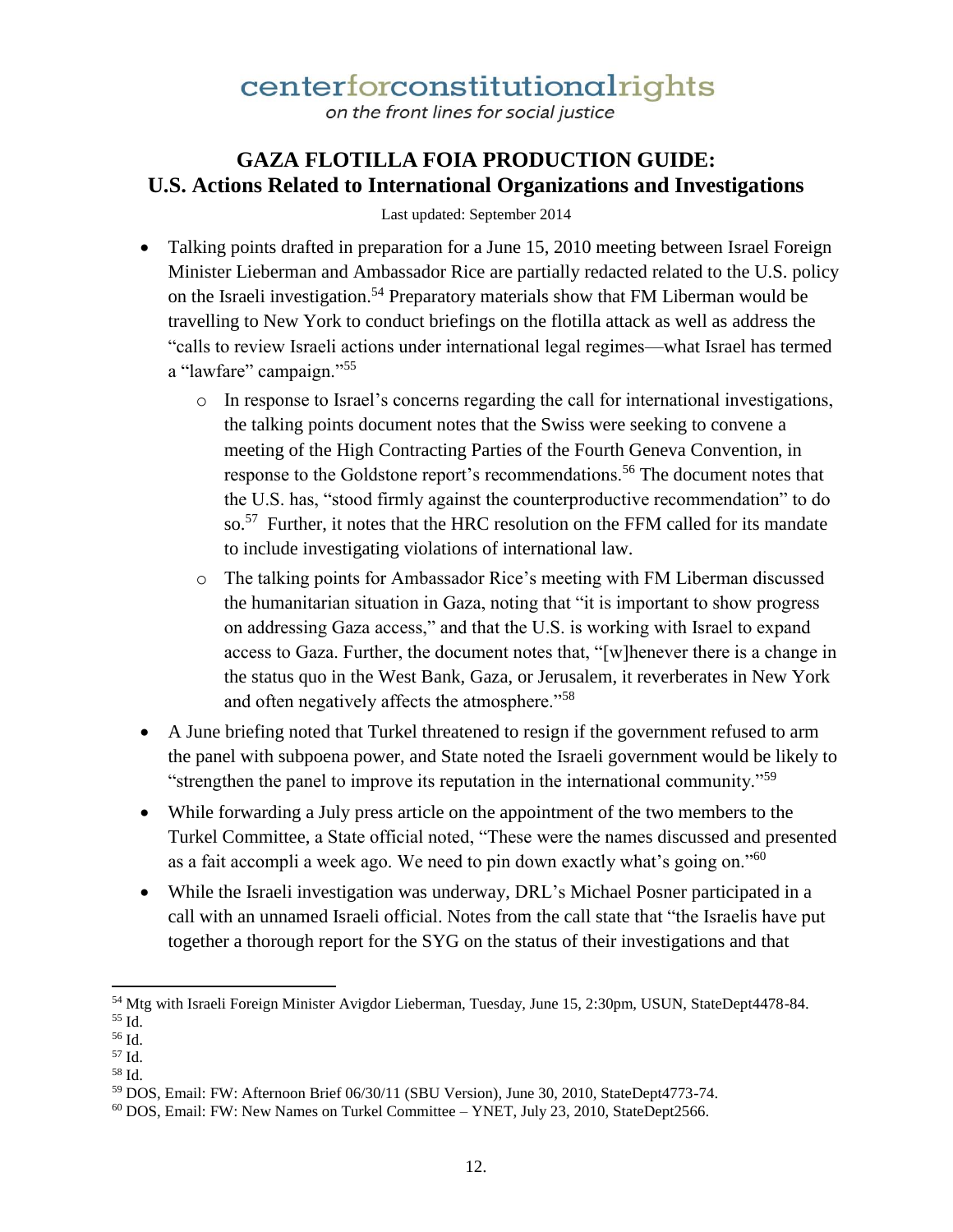on the front lines for social justice

### **GAZA FLOTILLA FOIA PRODUCTION GUIDE: U.S. Actions Related to International Organizations and Investigations**

#### Last updated: September 2014

changes to some of their military practices are being made."<sup>61</sup> However, "[a]t the same time, it sounds like there continues to be an internal battle on how many changes to make and whether to make public some of their changes to operational orders for security reasons; Posner pressed hard during the conference call that the Israelis needed to make as good of a pubic defense as possible and that the overall operational changes were critical elements."<sup>62</sup>

- The initial internal IDF review of the attack, the "Eiland Report" named after the Major General who chaired the Commission, was released within the Israeli government. Documents indicate the State Department might not have immediately received a copy of the report,<sup>63</sup> but do indicate significant monitoring of the Israeli statements on the report and its reception following release.<sup>64</sup>
- The U.S. continued to reiterate its support of the Turkel Commission report:
	- o In June 2010, Egypt's Minister of Foreign Affairs, Ahmed Aboul Gheit delivered a message to Secretary of State Clinton, noting that, "An International, independent, credible and transparent investigation as called for by the Human Rights Council remains, from our perspective, the only credible response for the International Community to the Israeli attack."<sup>65</sup> Egypt dismissed the notion of an Israeli investigation with an international component as unable to meet the requirements for credibility and independence and supported the formation of an "Investigation Committee" by the UN Secretary General.

In response, Secretary Clinton repeats the public talking point of the administration, namely supporting an Israeli investigation, and stating that "We believe the proposed investigation can be conducted seriously and with credibility, as Israel's military justice system meets international standards."<sup>66</sup> However, Clinton did state that the U.S. will not "prejudge" the investigation and will only make conclusions at the completion of the investigation. This message is

 $\overline{\phantom{a}}$ <sup>61</sup> DOS, Email: July 23 Weekly Update, July 26, 2010, StateDept4653-57.

<sup>62</sup> Id.

<sup>63</sup> Summary of Eland Report, July 27, 2010, StateDept2465-77 (translation of press interview with Eiland).

<sup>64</sup> See, e.g., EILAND CTTEE: MISTAKES WERE MADE – YNET, July 12, 2010, StateDept3714-15; Email 1 of 2 on Eiland Report: MG Eiland Presents the chief of the General Staff with the Conclusions of his Examination Team, July 12, 2010, StateDept3716-18; IDF SPOKESPERSON ANNOUNCEMENT: Maj. Gen. (Res.) Eiland Presents the Chief of the General Staff with the Conclusions of his Examination Team, July 12, 2010, StateDpt3796-99.  $65$  Id.

<sup>66</sup> *Reply from the Secretary to Ahmed Aboul Gheit, Minister of Foreign Affairs of the Arab Republic of Egypt,*  StateDept314-15; StateDept316-17.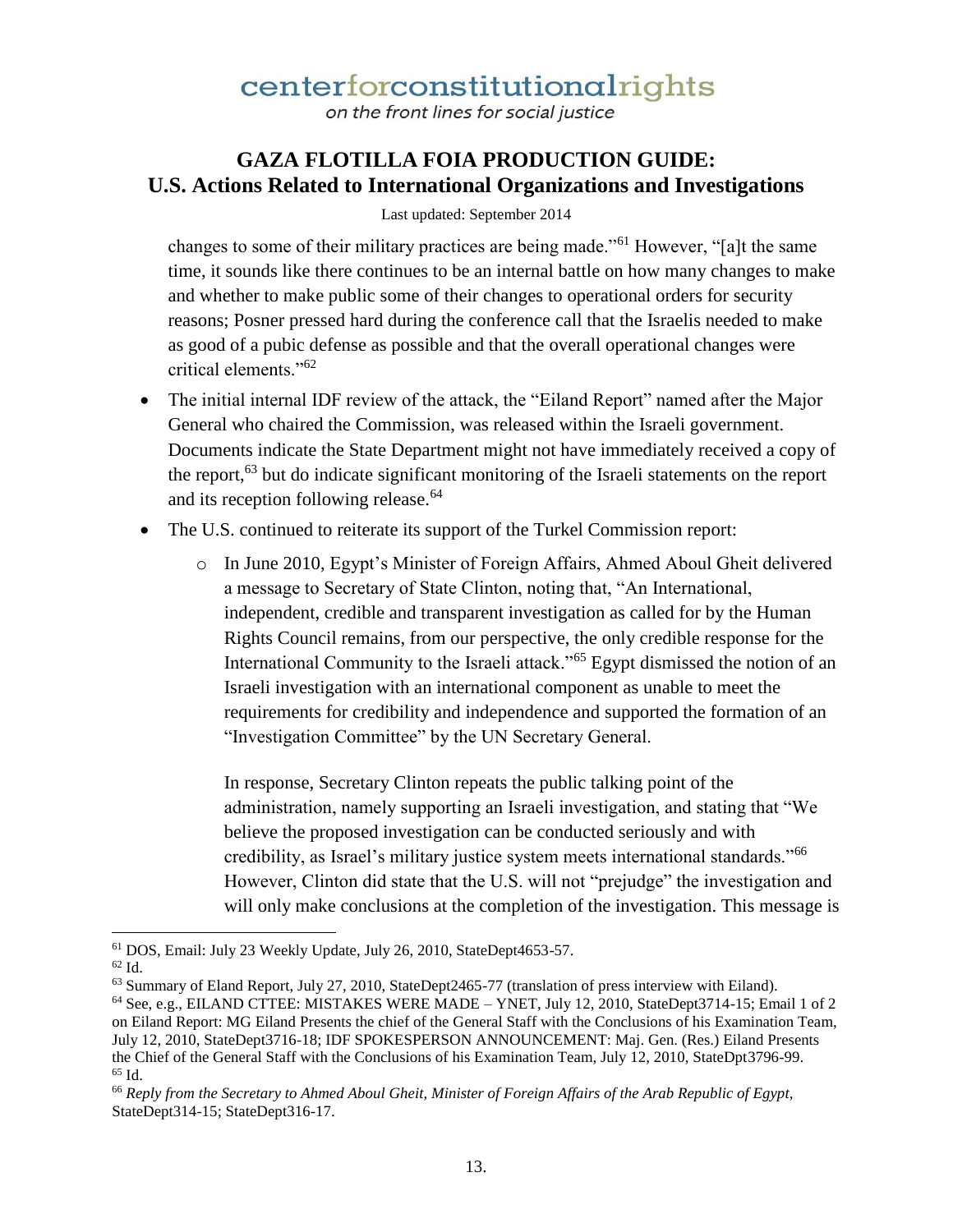on the front lines for social justice

#### **GAZA FLOTILLA FOIA PRODUCTION GUIDE: U.S. Actions Related to International Organizations and Investigations**

Last updated: September 2014

conveyed with the note that "the Department does not plan to release the text of the Secretary's message. There will be no signed original."

- o At Security Council Consultations on the Middle East in mid-September 2010, the U.S. reiterated its support for an Israeli investigation, noting that "Israel is capable of conducting a serious and credible investigation."<sup>67</sup>
- A cable from the U.S. Embassy in Tel Aviv to various U.S. government recipients summarized the final Turkel report upon its release.<sup>68</sup> The summary of the report offers no guidance or commentary, but solely repeated the conclusions of the Israeli investigators, including the determination that "the IDF soldiers acted professionally and in a measured manner."<sup>69</sup> Discussions surrounding the formal U.S. position on the Turkel Commission Report have been redacted, or their attachments withheld.<sup>70</sup>
- Although an email from December 20, 2010 indicated the Government of Israel informed the U.S. that, "further information regarding the circumstances of Mr. Dogan's [death] would not be forthcoming until the Turkel commission has finished its overall inquiry into the incident."<sup>71</sup> *The report included no information about how and under what circumstances Furkan was killed and no U.S. communications were released indicating the transfer of additional information following the report, nor attempts to gain that information. For more on the steps taken by the U.S. government to respond to Furkan's death, see the related CCR production guide here.*
- *Although in the months following the Gaza flotilla attack, the U.S. made repeated statements that the Government of Israel had the means to produce a credible and independent fact-finding report, the U.S. government later began referring to Palmer Commission of the UNSG as the primary investigation. No substantive review of the credibility of the Israeli report has been released.*

In contrast to the numerous communications, statements, and personal outreach by the Israelis evidenced in released FOIA records, the documents show relatively little attention paid to the Turkish investigation of the attack, in which all deaths occurred onboard the Turkish ship *Mavi* 

<sup>67</sup> Statement by Ambassador Brooke Anderson, U.S. alternate Representative for Special Political Affairs at Security Council Consultations on the Middle East, StateDept4528.

<sup>68</sup> Cable AE Tel Aviv to Secstate et al., 11 Tel Aviv 79, January 2011, StateDept534-38. <sup>69</sup> Id.

<sup>70</sup> DOS, Emails: RE: For Clearance: Israel-Turkel Commission report, Jan. 24, 2011, StateDept2644-46, 3048-49, 3050-51, 3054, 3055-56, 3057, 3093, 3094-96, 3175-76, 3239-41; RE: For Clearance: Israel-Turkel Commission report, Jan. 24, 2011 1:18 PM; 1:27 PM StateDept03048-49; 1:27 PM 3054, 1:33 PM 3050-51; 1:45 PM StateDept03093-94; 1:52 PM, StateDept03057; 2:03 PM StateDept03055-56.

<sup>71</sup>DOS, Email: Subject: RE: Inquiry on Furkan Dogan/Possibly Rachel Corrie, Dec. 20, 2010, StateDept743-47.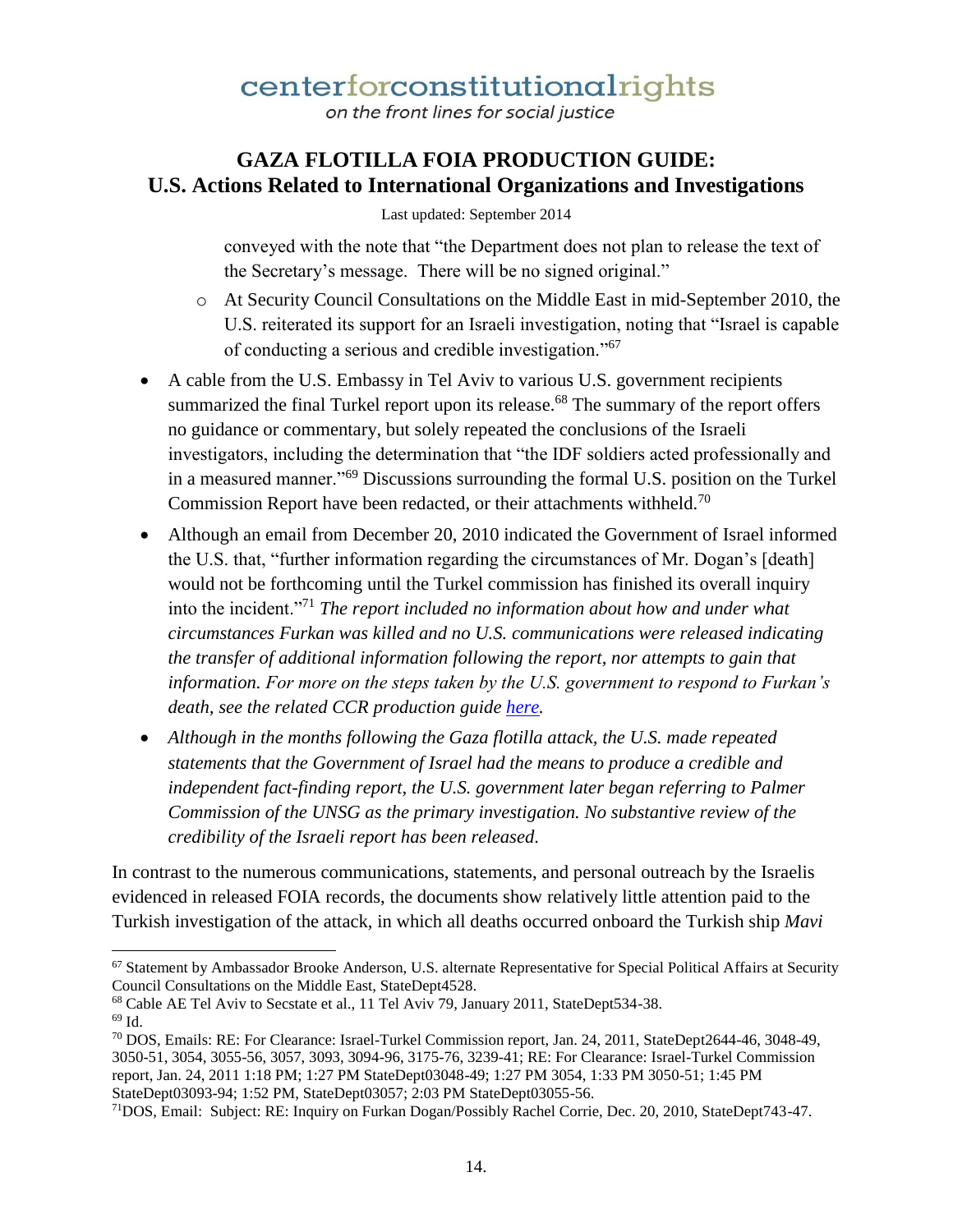on the front lines for social justice

### **GAZA FLOTILLA FOIA PRODUCTION GUIDE: U.S. Actions Related to International Organizations and Investigations**

Last updated: September 2014

*Marmara.* Four months after the public release of the Turkish Inquiry report, a State Department official serving as a point person on flotilla issues, Sarah Johnston-Gardner of DRL, remarked that "I don't think the USG has a copy of the Turkish [report], I've asked for it."<sup>72</sup>

#### **U.S. officials concerned over the flotilla case's potential referral to criminal tribunals**

Amidst multiple debates in U.N. bodies, states, non-governmental organizations and individuals sought alternative means for seeking justice for the attacks. Accordingly, the U.S. studied and expressed concern over the potential for action from the International Criminal Court (ICC) or International Court of Justice (ICJ).

- Multiple emails circulated throughout State seeking analysis and guidance on claims that states were seeking action by the ICC or ICJ.
	- Deputy Chief of Mission Goldberger forwarded a news article titled "Turkey" mulls legal action against Israel: report" to OLA officials, asking if they had seen anything "concrete" on the claim. In response, Attorney Adviser Dolan forwarded the email further in OLA, asking to "be alert to this ICC angle" and asking if others had seen more.<sup>73</sup>
	- A report of Malaysia's plan to propose that the UN General Assembly request an advisory opinion from the ICJ was forwarded within State without comment.<sup>74</sup> Harold Koh sought information on whether the Malaysian effort was likely to proceed.<sup>75</sup>
- On October 14, after receiving a report that victims' families were seeking ICC intervention, U.S. officials sought to learn "if there is any truth to the allegation that the ship was registered in Comoros."<sup>76</sup> The concern over the flagging of the *Mavi Marmara* arose as the families of those killed in the attack were exploring using as their jurisdictional tie the fact that Comoros is a party to the Rome Statue (neither Turkey nor Israel are).<sup>77</sup> According to the ICC's Rome Statute, an official writes, "there can be jurisdiction if the crimes occurred on a vessel where the state of registration is a Rome

<sup>72</sup> DOS, Email: RE: Turkel, Turkish investing? April 20, 2011, StateDept4826.

<sup>73</sup> DOS, Email: June 2, 2010, StateDept3014-16, 3121-23, 3060-62.

<sup>74</sup> DOS, Email: FW: Malaysia to propose an advisory opinion from the International Court of Justice on the flotilla incident, July 12, 2010, StateDept2569.

<sup>75</sup> DOS, Email: Malaysia ICJ/flotilla, July 12, 2010, StateDept4620.

<sup>76</sup> DOS, Email: RE: flotilla incident – Comoros-flagged vessel?, Oct. 14, 2010, StateDept3135-36, 3425-26; see also, Email: RE: Gaza Flotilla and the ICC, Oct. 15, 2010, StateDept4821; Email: RE: flotilla incident – Comorosflagged vessel?, Oct. 16, 2010, StateDept4831.

<sup>77</sup> DOS, Email: RE: flotilla incident—Comoros-flagged vessel?, Oct. 16, 2010, StateDept3254-55; RE: Flotilla incident – Comoros-flagged vessel?, Oct. 14, 2010 6:38 PM, StateDept3421-24.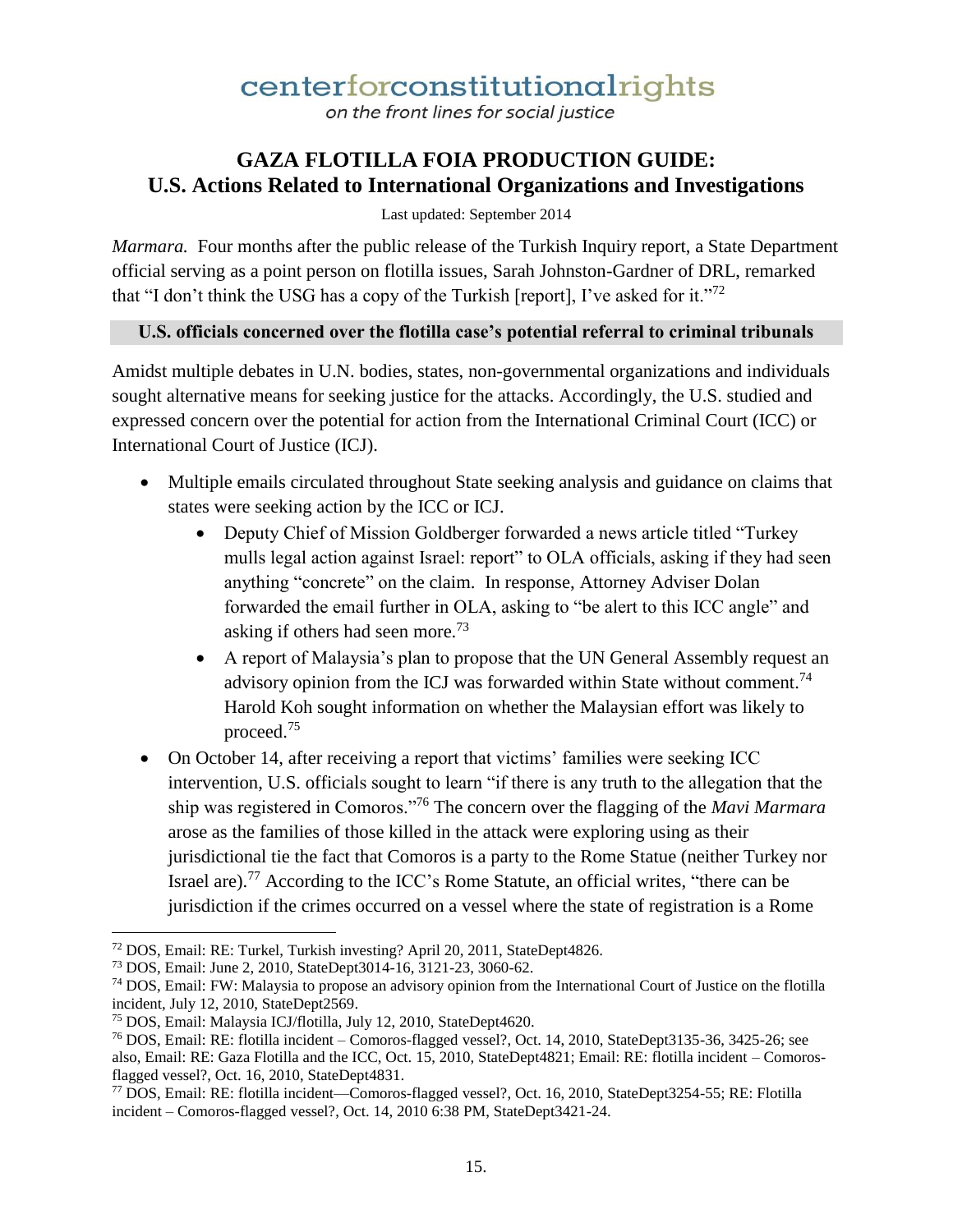on the front lines for social justice

### **GAZA FLOTILLA FOIA PRODUCTION GUIDE: U.S. Actions Related to International Organizations and Investigations**

Last updated: September 2014

Statute party."<sup>78</sup> State Department officials confirmed that the vessel was indeed Comoros flagged.<sup>79</sup> Kevin Baumert, in turn, forwarded a clip of Article 94, duties of the flag State (7) of the UN Convention on the Law of the Sea $^{80}$ 

- On October 15, an email was sent by the State's Legal Adviser Harold Ko,h "Turkey Flotilla ICC guidance." <sup>81</sup> Koh noted that Deputy Secretary of State Jim Steinberg had called with a request for guidance, yet all other substantive text was redacted. Koh's request was then forwarded as "URGENT."<sup>82</sup> Guidance on the issue was drafted; the final document and substantive emails relating to the drafting have been redacted.<sup>83</sup> *Comment: on October 18 Steinberg met with Israeli Deputy Foreign Minister Ayalon for the U.S.- Israel Strategic Dialog, discussing a variety of issues. The State Department noted that, "The present discussions helped identify ways to improve our already strong cooperation in this regard for the benefit of all in the region."<sup>84</sup> It is unclear what role, if any, the flotilla played in this dialog.*
- On October 19, Legal Adviser to the US Mission to the UN Geneva, Melanie Khanna sought any "memos or meeting outputs" related to the Turkish complaint with the ICC. Khanna notes that she and Amb. Donahoe had an upcoming meeting with the Israeli Ambassador, and was seeking information to prepare.<sup>85</sup> In response, Adviser Gorove noted that the Department drafted final press guidance for the issue; the attachment of that U.S. press guidance has been withheld from release.<sup>86</sup>
- In September 2011, State officials planned a conversation with Australian officials to discuss possible consequences of the recognition of Palestinian statehood at the UN, "including possible recourse to the ICJ against Israel."<sup>87</sup> Deputy Legal Adviser Robert

l <sup>78</sup> DOS, Email: RE: flotilla incident – Comoros-flagged vessel?, Oct. 14, 2010, 5:03 PM, StateDept2649-51.

<sup>79</sup> DOS, Email: RE: flotilla incident – Comoros-flagged vessel?, Oct. 14, 2010 4:30PM, StateDept3011-13.

<sup>80</sup>RE: flotilla incident – Comoros-flagged vessel?, Oct. 14, 2010, 5:03 PM, StateDept2649-51; RE: Flotilla incident – Comoros-flagged vessel?, Oct. 14, 2010 6:38 PM, StateDept3421-24.

<sup>81</sup> DOS, Email: Turkey Flotilla ICC guidance, Oct. 15, 2010, StateDept03133-34; RE: urgent – flotilla – D question, Oct. 15, 2010, StateDept3232-33; RE: Clearance Request: IO Press Guidance on Turkish Complaint to ICC on Gaza Flotilla, Oct. 14, 2010, StateDept3137-39; FW: Clearance Request: IO Press Guidance on Turkish Complaint. <sup>82</sup> DOS, Email: URGENT—SEE BELOW, Oct. 15, 2010, StateDept4865.

<sup>83</sup> DOS, Email: RE: Turkish complaint at ICC on Gaza Flotilla Guidance, Oct. 18, 2010, StateDept4845-47.

<sup>&</sup>lt;sup>84</sup> State Department Office of the Spokesman, Joint Statement on the U.S.-Israel Strategic Dialogue, Oct. 18, 2010, available at http://www.state.gov/r/pa/prs/ps/2010/10/149599.htm.

<sup>85</sup> DOS, Email: Re: ap – Turks accuse Israel of war crimes at int'l court, Oct. 19, 2010, StateDept3189-90. <sup>86</sup> Id.

<sup>87</sup> DOS, Email: RE: Meeting request – Palestinian statehood resolution (SEC=IN=CONFIDENCE), Sept. 6, 2011, StateDept4839-41.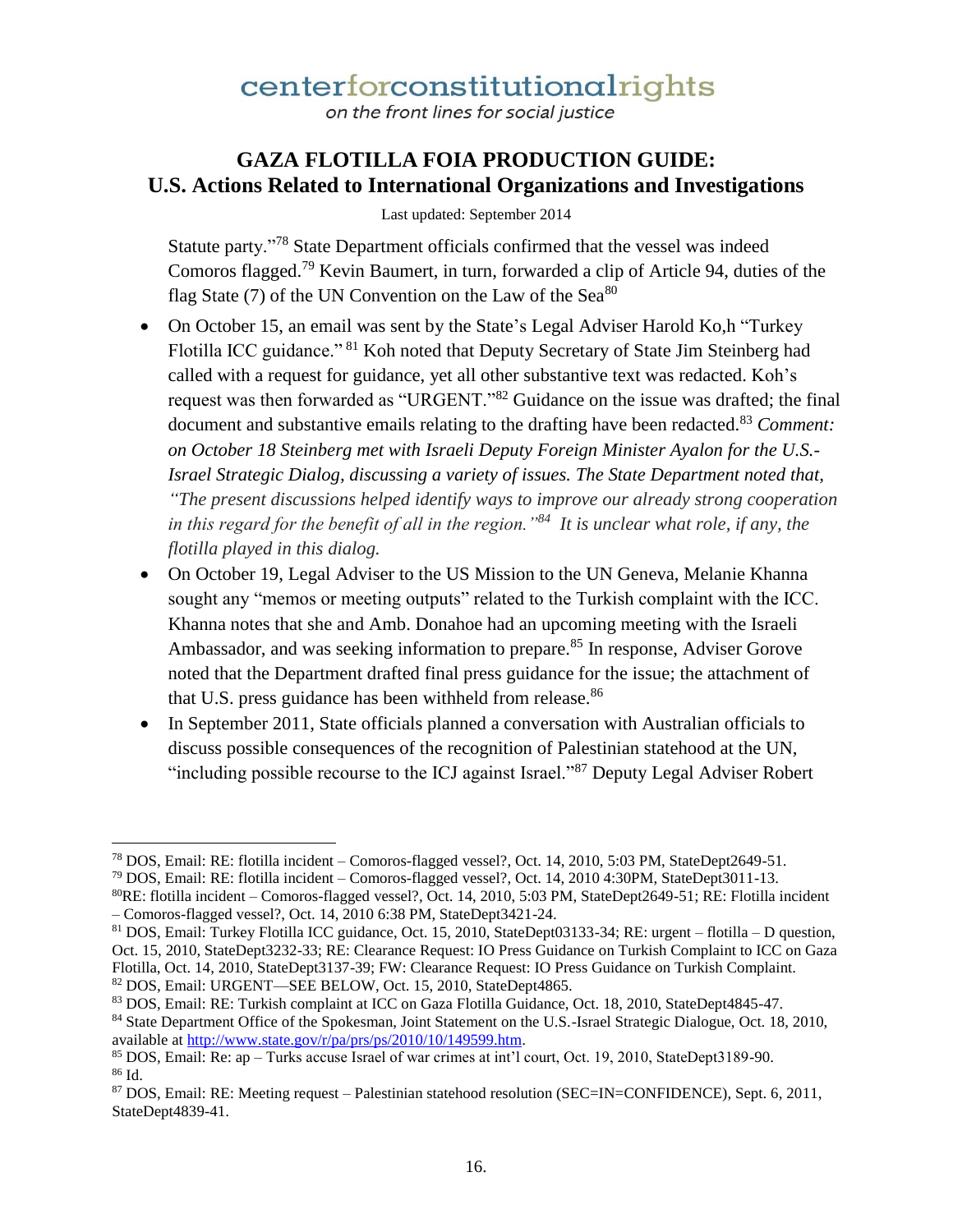on the front lines for social justice

### **GAZA FLOTILLA FOIA PRODUCTION GUIDE: U.S. Actions Related to International Organizations and Investigations**

Last updated: September 2014

Harris asked whether the Australian officials were also interested in discussing Turkey's potential seeking of an ICJ proceeding on the flotilla attack.

#### **Following Israel's lead in diplomacy, the U.S. sought to "turn off" the HRC investigation, or at minimum shape the Mission's composition and scope**

Throughout the summer of 2010, as the HRC Fact-Finding Mission was staffed and conducted, the U.S. sought ways to limit its effect.

- Israel's Ambassador Yaar sent an email from his personal email address to Legal Adviser to the US Mission to the UN in Geneva, Melanie Khanna passing on Israelis press release on the launch of the FFM.<sup>88</sup>
- In June 2010, State Department was considering whether an investigation by "the Quartet," (made up of the UN, US, EU, and Russia) would be "feasible with the HRC [investigation]." <sup>89</sup>
- On June 7, Attorney Adviser Mariano Banos wrote to multiple State Department officials to update them on the developments related to the HRC investigation. According to Geneva, he writes, the timetable for an investigation would likely be delayed. "The President of the Council will not pick the members of the HRC mission for at least another week (And maybe until after the current President's term expires in a couple of weeks). Israel was hoping this would be the case."<sup>90</sup> This email also appears to indicate that an information memo was being prepared for Secretary Clinton on the issues; it is unclear if this memo has been released
- In July 2010, the HRC President gave advance notice to the U.S. of the members of the FFM.<sup>91</sup> Matthew Andris, of the IO Office of Human Rights asked the U.S. HRC staff in Geneva to: "Please approach Ambassador Yaar to find out if he has views on the currently proposed flotilla committee and whether he prefers that the U.S. engage or hang back on this? There was a push in the room to engage (if it's not too late) but we don't want to unknowingly step on Israel's toes."<sup>92</sup>

<sup>88</sup> DOS, email: RE: Fwd: PRESS RELEASE – Gaza flotilla: International Independent Fact-finding Mission opens in Geneva StateDept2380.

<sup>89</sup> DOS, Email: RE: Is Quartet investig'n feasible with HRC investig'n?, June 3, 2010, StateDept3147-48, 3195-96, 3272-733193-94, 3145-46.

<sup>90</sup> DOS, Email: RE: HRC Gaza Flotilla Developments: Info Memo to S and Follow-Up Action, June 7, 2010, StateDept2647-48.

<sup>91</sup>DOS, Email: FYI: individuals to be named on Monday for the HRC Flotilla fact finding mission G, July 9, 2010, StateDept02487-88.

<sup>&</sup>lt;sup>92</sup> DOS, Email: FW: Questions RE: Israel/Palestine Issues, July 21, 2010, StateDept2489-92.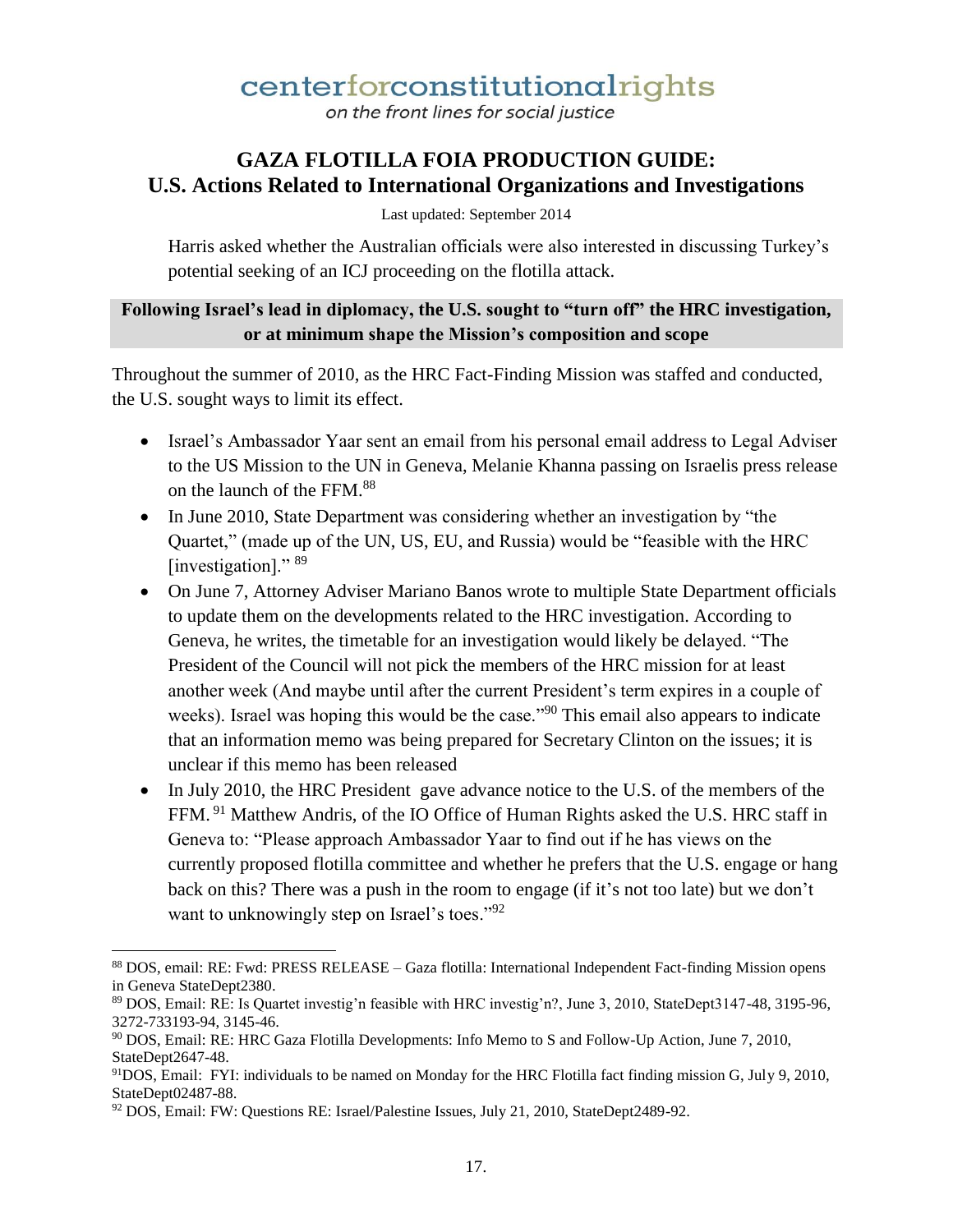on the front lines for social justice

### **GAZA FLOTILLA FOIA PRODUCTION GUIDE: U.S. Actions Related to International Organizations and Investigations**

Last updated: September 2014

- An August 2010 cable to the Secretary of State, Human Rights Council Collective, National Security Council, US Mission to the UN-NY, US Embassy Ankara, Consul Jerusalem and Embassy Tel Aviv sought guidance on limiting the scope of the HRC FFM.
	- o The cable noted that **the U.S. Mission has "explored ways to 'turn off' the flotilla fact finding mission"** and that "we very strongly favor having this fact finding mission (FFM) fall away."<sup>93</sup> The Post sought guidance on "whether and how the United States should seek to shape the outcome." Suggested considerations in making that decision are redacted.
	- o According to an HRC official whose name is redacted, the OHCHR "had approached the UN in NY about the "complementarity" of the two flotilla investigations …NY flatly ignored OHCHR's queries." The source stated that "NY wants nothing to do with Geneva process."<sup>94</sup>
	- o The U.S. representative in Geneva further suggested that "an approach that stresses abandonment of the HRC investigation as the only acceptable outcome to the U.S. will gain no traction, and only intensify the commitment of others to see the FFM move forward." Therefore, **"engagement to shape the focus and outcomes appears the most effective way to potentially mitigate its impact." (emphasis added)** Noting that the Mission's mandate is to "investigate violations of international law," the U.S. official expresses that "it will therefore be difficult for them not to orient their work towards alleged international law violations." He or she recommends urging the UN FFM to not make any "assessments in regards to actual violations." *Commentary: the goals the U.S. expressed here essentially seek the non-fulfillment of the HRC's mandate and remove opportunity for accountability.*

#### **The U.S. Response to the HRC FFM Report focused on protecting Israel, rather than concern over Report's conclusions, including the summary execution of U.S. teen Furkan Doğan**

In September 2010, the HRC FFM released its report on the attack on the Free Gaza Flotilla.The report found that the conduct of the IDF "was not only disproportionate to the occasion but demonstrated levels of totally unnecessary and incredible violence. It betrayed an unacceptable

 $\overline{\phantom{a}}$ <sup>93</sup> Id.

 $94$  Id.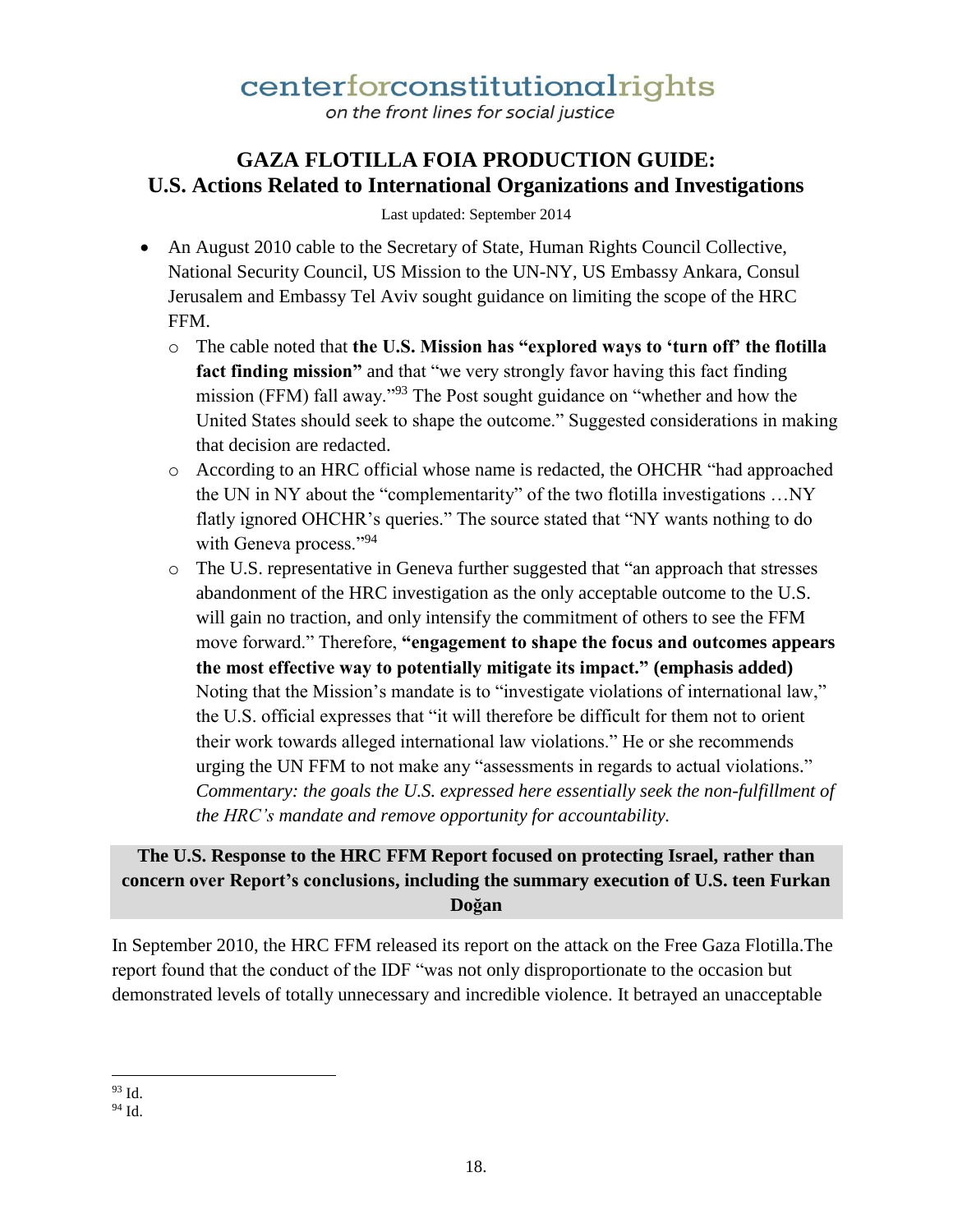on the front lines for social justice

### **GAZA FLOTILLA FOIA PRODUCTION GUIDE: U.S. Actions Related to International Organizations and Investigations**

Last updated: September 2014

level of brutality."<sup>95</sup> It found that the American teenager Furkan Doğan was shot five times, including one shot in his face, at point blank range while lying injured.<sup>96</sup> As confirmed by the FFM, this violence occurred despite Israel's duties as an occupying power to protect civilians.

The report was presented to the HRC. On September 29, 2010, the HRC passed resolution 15/1, which welcomed the report, "deeply regrets" the non-cooperation of Israel, endorses the conclusions of the report and "calls upon all parties to ensure their immediate implementation," recommended the UN General Assembly consider the report, requested the UNHRC act on a conclusion and decided to follow up again in its next session.<sup>97</sup> The U.S. was the sole nation to vote to oppose the resolution, and fifteen states abstained.<sup>98</sup>

- A State Department briefer for the Secretary of State on the HRC session, from the heads of IO, DRL and Legal, includes a section on "top US priorities" which includes as a priority "(5) **Limitation of HRC action on Israel**<sup>1999</sup> (emphasis added)
- On September 20, 2010, Secretary Clinton received a formal communication from Turkish Foreign Miniter Davutoglu, which provided an update on the Turkish report, and Turkish participation in the UN Panel of Inquiry.<sup>100</sup> The letter also requested the U.S. consider the inclusion of a reference to the flotilla in its statements to the UN General Assembly and express "the need for speed, impartiality, and transparency in the work" of the Panel.
- In late September 2010, just weeks before the report's release talking points to be used for meetings with an unnamed Turkish official note that, "we remain opposed to the HRC flotilla fact-finding mission (FFM), which is mandated to investigate possible Israeli

 $\overline{\phantom{a}}$ <sup>95</sup> UNITED NATIONS HUMAN RIGHTS COUNCIL, REPORT OF THE INTERNATIONAL FACT-FINDING MISSION TO INVESTIGATE VIOLATIONS OF INTERNATIONAL LAW, INCLUDING INTERNATIONAL HUMANITARIAN AND HUMAN RIGHTS LAW, RESULTING FROM THE ISRAELI ATTACKS ON THE FLOTILLA OF SHIPS CARRYING HUMANITARIAN ASSISTANCE 29 (Sept. 27, 2010)para 264, *available at*

http://www2.ohchr.org/english/bodies/hrcouncil/docs/15session/A.HRC.15.21 en.pdf.

<sup>96</sup> Id. At Table - Deaths of flotilla participants.

<sup>97</sup> A/HRC/RES/15/1 http://daccess-dds-

ny.un.org/doc/UNDOC/GEN/G10/166/05/PDF/G1016605.pdf?OpenElement.

<sup>98</sup> Abstentions include Belgium, Cameroon, France, Hungary, Japan, Norway, Poland, Republic of Korea, Republic of Moldova, Slovakia, Spain, Switzerland, Ukraine, United Kingdom of Great Britain and Northern Ireland, Zambia.

<sup>&</sup>lt;sup>99</sup> DOS, Information Memo for the Secretary: UNHRC 15<sup>th</sup> Session Preview, Aug. 30, 2010, StateDept04649-52.

<sup>100</sup> DOS, State Letter to the Secretary, September 20, 2010, StateDept4107-09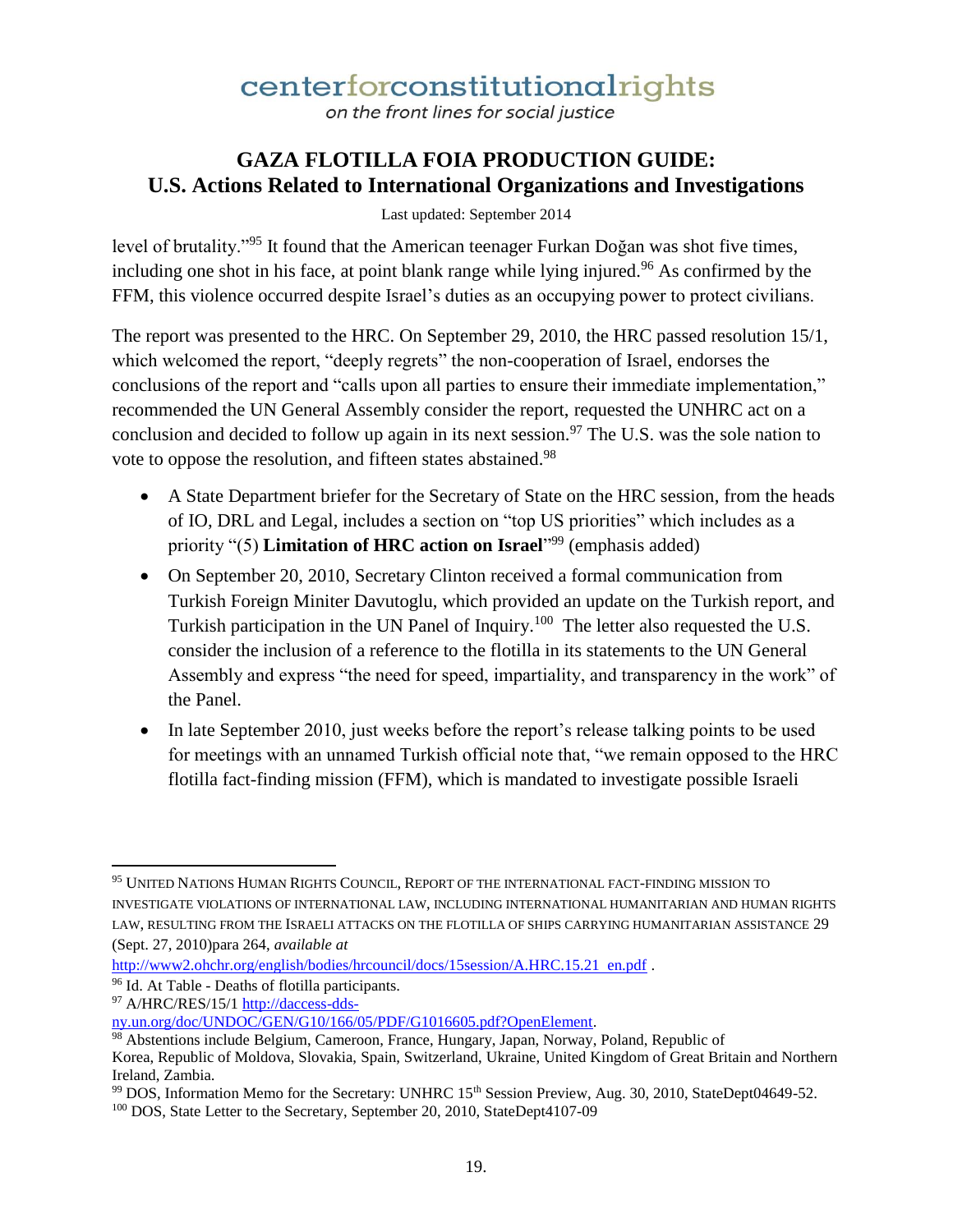on the front lines for social justice

### **GAZA FLOTILLA FOIA PRODUCTION GUIDE: U.S. Actions Related to International Organizations and Investigations**

Last updated: September 2014

violations of international law related to the incident and oppose a renewal of its mandate in the September session."<sup>101</sup>

- On September 22, 2010 State received outreach from the Israeli embassy regarding the HRC report, saying the report is "even worse than we thought—66 pages bashing us left, right, and center."<sup>102</sup> The author notes that "Israelis expect the Turks to be very active in Geneva—not least because they know they don't stand a chance in NY. They hope POTUS will tell [Turkish President] Gul to keep a low profile when they see each other tonight."<sup>103</sup> Further, the Israel official noted that "Israel wants to keep the focus on the SYG panel" and planned calls to multiple high level U.S. officials that afternoon.<sup>104</sup>
- On September 22, 2010, State Department Attorney Adviser Katherine Gorove forwarded an advance copy of the HRC's report to Dep. Legal Adviser Jonathan Schwartz and Assistant Legal Adviser for UN Affairs Todd Buchwald.<sup>105</sup> Gorove's immediate response was, "It absolutely slams Israel, finding them to have committed grave violations of human rights law and international humanitarian law." In response Schwartz writes, "which one is this? I've lost track, there are so many"
- September 23, 2010, drafts of the follow up resolution on the FFM begin to circulate. Matthew Andris, of the Bureau of International Organization Affairs, emailed a wide group of State Department and NSC officials in Washington, NY, and abroad that the draft resolution "is not as bad as we could have expected. But is does contain a **referral to UNGA** and a **follow-up mechanism."<sup>106</sup>** (emphasis in original) **Similarly, in response to the addition of a follow up in March, one official notes the resolution is "getting worse."** *Commentary: the U.S.'s apparent focus is on limiting opportunities for accountability for Israel's human rights violations referenced in the FFM report. Here, a layer of further accountability in a follow up to the mission is, without question, considered "bad."*
- A September 24, 2010 email forwarding the most recent resolution draft notes that the Israeli's were "relieved that it's not more inflammatory and that it doesn't create a new

 $\overline{a}$ 

<sup>&</sup>lt;sup>101</sup> "The X Meeting with Turkish X, September 20-29<sup>th</sup> 2010 (NY/Geneva/Ankara)" Sept., 2010, StateDept01747-48.

<sup>102</sup> Department of State: Email: FYI: Turks on Geneva Issues (SBU), Sept. 23, 2010, StateDept4876-78. <sup>103</sup> Id.

 $104$  Id.

<sup>105</sup> DOS, Email: RE: FYI – flotilla, Sept. 22, 2010 11:27 AM, StateDept2567; RE: FYI –flotilla, Sept. 22, 2010 11:31AM, StateDept2502.

<sup>106</sup> DOS, Email: FW: Draft FFM Resolution, Sept. 23, 2010, StateDept2495-96.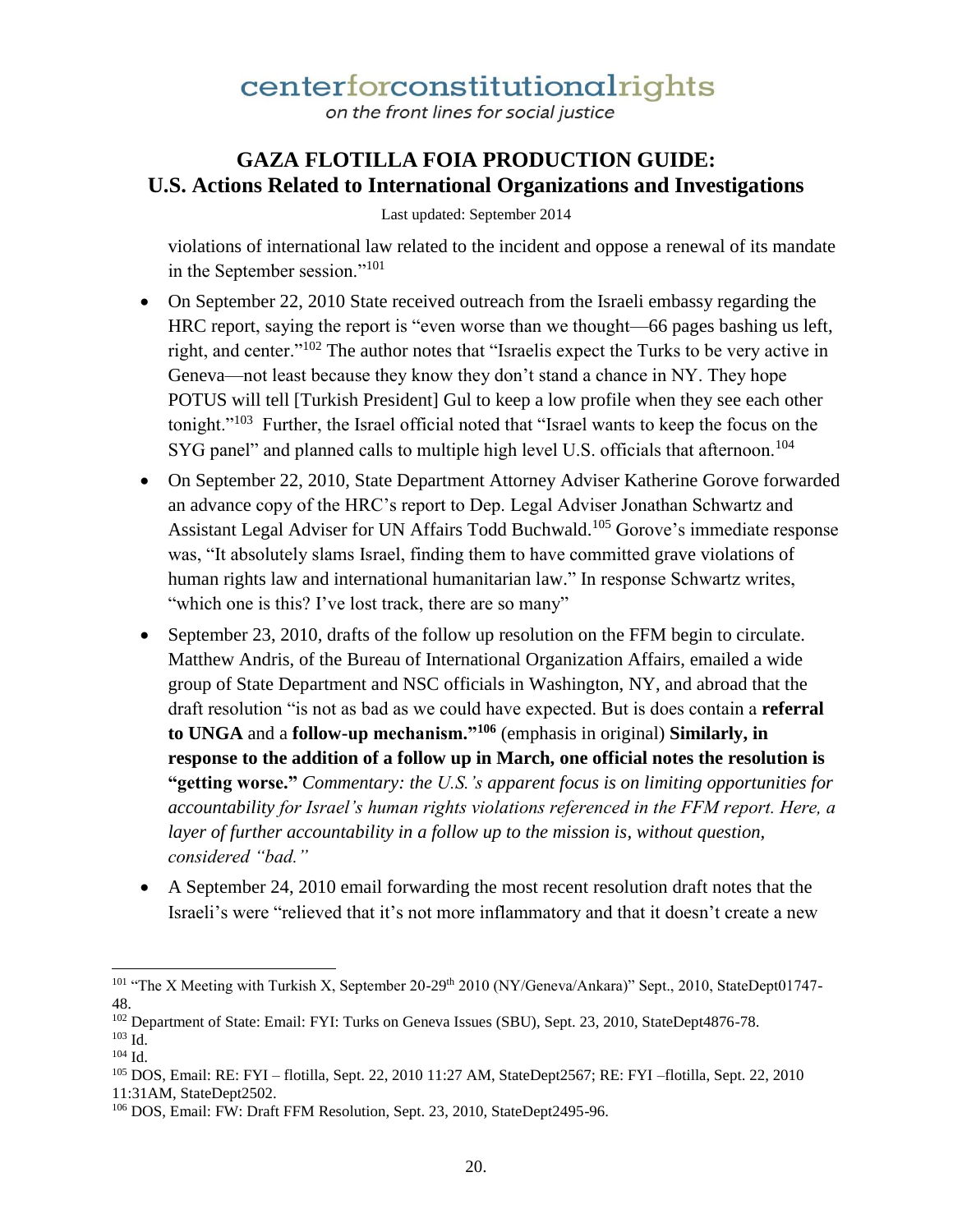on the front lines for social justice

### **GAZA FLOTILLA FOIA PRODUCTION GUIDE: U.S. Actions Related to International Organizations and Investigations**

Last updated: September 2014

follow up body…They've asked us to vote no and will approach London about voting no."107

- A USUN memo on the date of the report release, drafted for Amb. Rice notes that, "**Israel has asked for our help in keeping the HRC flotilla inquiry contained to Geneva and out of New York**."<sup>108</sup> The memo characterizes the FFM report as, "blistering, including a strikingly harsh tone toward Israel."<sup>109</sup>
- *Note: Documents directly relating to the view of the U.S. on the FFM, including a document titled, "Flotilla\_Intervention\_at\_HRC.docx" and an "update on Israel and the HRC" have been redacted or withheld.<sup>110</sup> Another document, providing U.S. opinion on potential talking points on the report has been significantly redacted, with the exception of a summary of the mission's findings related to Furkan Doğan.<sup>111</sup> Other email chains similarly have all discussion redacted.<sup>112</sup> No opinions of the report's findings on Furkan Doğan's murder have been released.*
- A later Turkish resolution requesting follow up for the FFM's report, with similar aims of the September resolution. Talking points released by State without a title or date note that "Turkey requests the support of the United States towards this resolution, or, should this not be viewed possible, abstention."<sup>113</sup>
- Notes to prepare U.S. Ambassador to Turkey Ricciardone for a meeting with Turkish U/S Sinirlioglu note that the U.S. would not support the resolution, and that, "[t]he U.S. has consistently opposed HRC action on the flotilla issue" and reiterate that the S-G's Palmer Commission is viewed by the U.S. "as the primary method for the international community to review this incident." <sup>114</sup>

<sup>107</sup> DOS, email: RE Revised flotilla res, Sept. 24, 2010, StateDept4842-44.

<sup>108</sup> Meeting with Israeli Foreign Minister Avigdor Lieberman, Wednesday, Sept. 29, 2010 4:00pm, Regency Hotel (Park  $\&$  61<sup>st</sup>), StateDept4510-14.

 $109$  Id.

<sup>110</sup> DOS, Email: Per your request: Update on Israel and the HRC, Sept. 27, 2010, StateDept2539.

<sup>111</sup> DOS, Email: RE: Press Guidance Clearance request: HRC FFM on Gaza Flotilla, Sept. 27, 2010, STateDept2594-2600.

<sup>112</sup> DOS, Email: RE: FFM Report Readout, Sept. 22, 2010, StateDept2589-91.

<sup>113</sup> DOS, Document: Talking Point of Unknown Origin, StateDept4110

<sup>114</sup> Ambassador Ricciardone Talking Points for U/S Sinirlioglu, Mar. 2011, StateDept1705-06.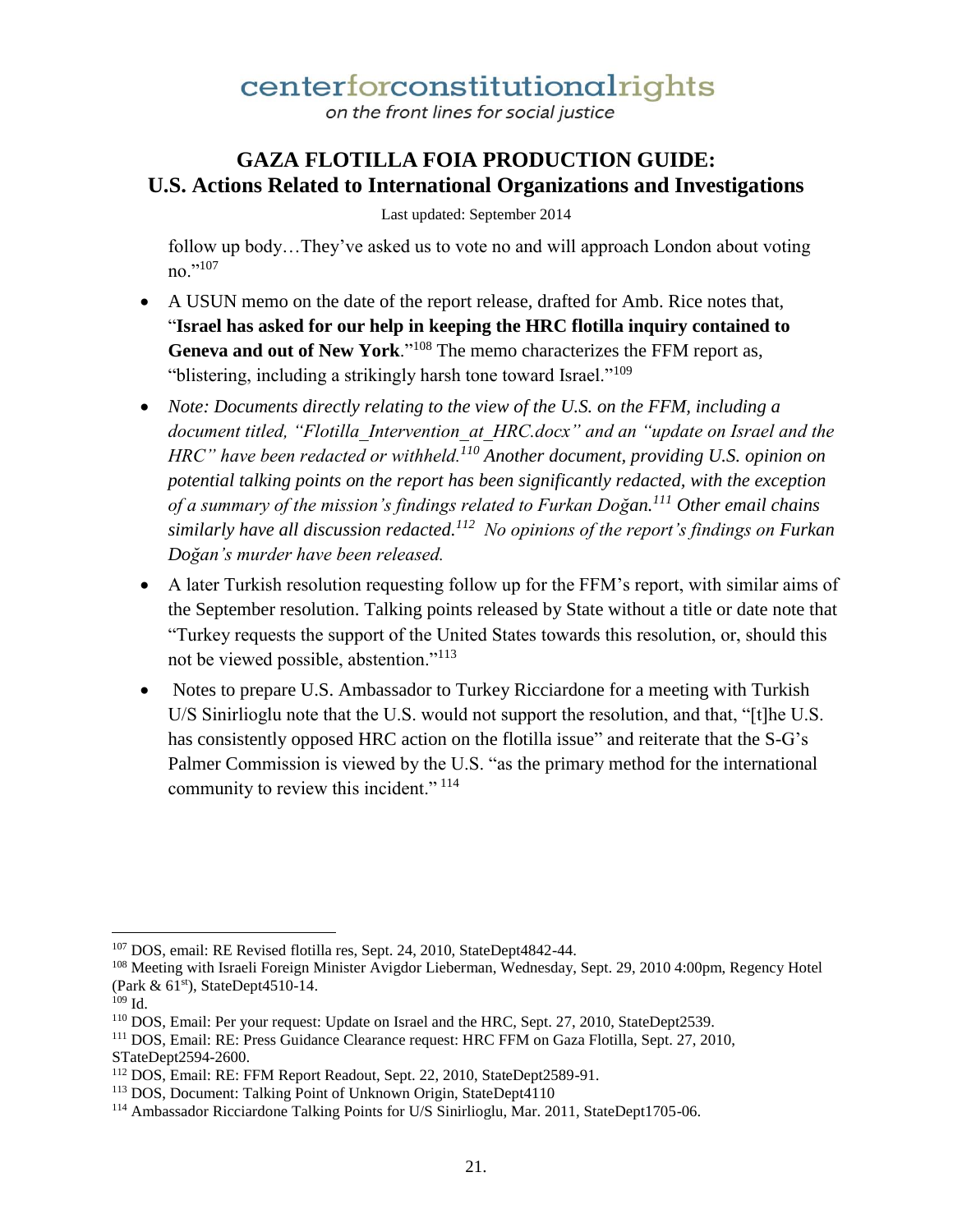on the front lines for social justice

### **GAZA FLOTILLA FOIA PRODUCTION GUIDE: U.S. Actions Related to International Organizations and Investigations**

Last updated: September 2014

#### **The U.S. backed international review of the flotilla attack, the Palmer Panel of Inquiry, had a limited mandate and conducted no independent investigation**

The Palmer Commission, more formally known as the Secretary-General's Panel of Inquiry on the 31 May 2010 Flotilla Incident, was formed by the UN Secretary General on August 2, 2010 after months of negotiations. The Commission's main method of operation was to review the findings of the investigations undertaken by Israel and Turkey, as well as statements received from each; the Commission itself completed no fact-finding. The panel's mandate did not allow it to make binding findings of law or fact.<sup>115</sup> Despite this limited scope, which relied on a diplomatic, rather than investigative process, the U.S. supported the Commission as the primary method of reviewing the attack.

- Although the Panel was not publically announced until months later, as early as June 3, 2010, State Department officials were reviewing Terms of Reference for the Panel.<sup>116</sup> Multiple drafts of the Panel's terms of reference and method of work, some with markings and (redacted) edits, were released by the State Department.<sup>117</sup>
- On July 20, 2010, the Alternate Representative to for Special Political Affairs, Brooke Anderson, noted in an email to Daniel Shapiro, then Senior Director for the Middle East and North Africa for the National Security Council,<sup>118</sup> that new draft Terms of Reference and Method of Work had been provided by the UN to the Israelis.<sup>119</sup> The new text included a number of additions "reflecting conversations that the UN had with Turkey."<sup>120</sup> Anderson requested Shapiro advise her as Anderson would be talking with the Israeli Deputy Permanent Representative to the UN, who would "share with me the reaction from Jerusalem."<sup>121</sup>
- On August 2, 2010, Amb. Rice issued a statement on the formation of the Secretary General's Panel, stating that, "The focus of the Panel is appropriately on the future and on preventing such incidents from recurring" and that this "Review" obviates the need for

<sup>115</sup> Summary of the Palmer report on the May 31, 2010 Flotilla incident, StateDept3173-74.

<sup>&</sup>lt;sup>116</sup> RE: TOR for UN Investigation, June 3, 2010, StateDept4612.

<sup>117</sup> Method of Work of the Secretary-General's Panel of Inquiry on the 31 May 2010 Flotilla Incident, drafts of unknown date, StateDept4578, 4615, 4620; Terms of Reference of the Secretary-General's Panel of Inquiry on the 31 May 2010 Flotilla Incident, drafts of unknown date, 4579, 4613-14, 4616-17, 4618-19.

<sup>118</sup> Note, Shapiro is now the Ambassador of the United States to Israel.

<sup>&</sup>lt;sup>119</sup> UN panel update. UN has given revised documents to Israelis, July 20, 2010, StateDept4595-96.

<sup>120</sup> Id.

<sup>121</sup> Id.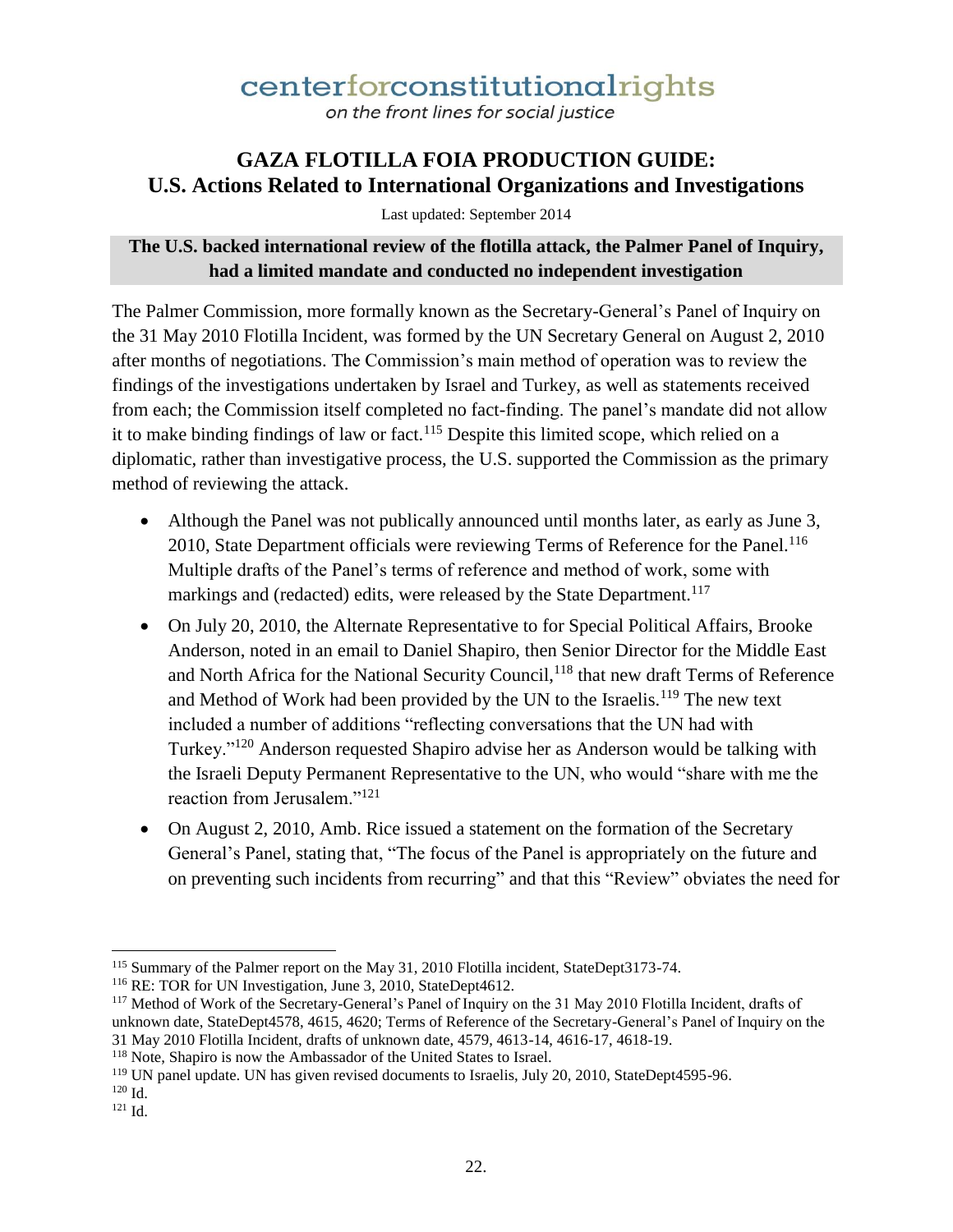on the front lines for social justice

### **GAZA FLOTILLA FOIA PRODUCTION GUIDE: U.S. Actions Related to International Organizations and Investigations**

Last updated: September 2014

any seemingly overlapping international inquiries. <sup>122</sup> *Commentary: the notion that the HRC FFM and the Palmer Commission overlap is flawed, as the Palmer Commission has a limited mandate which prevented it from completing direct fact finding, and was subject to diplomatic negotiations regarding its conclusions.*

- Shortly following the announcement of the panel, reporting indicates that the U.S. was supportive, "we welcomed UNSYG Ban's establishment of—and Israel and Turkey's participation in—a panel to receive and review the Israeli and Turkish investigations of the May 31 flotilla incident."<sup>123</sup> Talking points provided to President Obama in preparation for a call with Turkish PM Erdogan, include "I was pleased that the UN established a panel to investigate the Gaza flotilla tragedy."<sup>124</sup>
- Despite initial statements on the need for an Israeli investigation, press guidance notes that the Palmer Commission was soon considered "the primary method for the international community to review the incident."<sup>125</sup> This phrase is echoed in multiple sets of talking points and in press briefings.<sup>126</sup>
- State Department officials deflected concerns over the U.S. response to the FFM by referencing the Palmer inquiry.<sup>127</sup> In its explanation of the vote in opposition to the HRC follow up resolution, Amb. Donahoe reiterated the U.S.'s talking points expressing concern for the situation in Gaza, and citing the Palmer Commission report as "the primary method for the international community to review the incident"<sup>128</sup>
- One cable from the U.S. Embassy Tel Aviv to Washington notes that an unnamed source believes "A Palmer Commission report that implicates both Israel and Turkey in the flotilla incident would [redacted] pave the way to rapprochement."<sup>129</sup>

 $\overline{\phantom{a}}$ <sup>122</sup> Department of State, Email: RE: For Clearance: Israel-Turkel Commission Report, January 24, 2011, StateDept03095-96 (forwarding text of the statement).

<sup>&</sup>lt;sup>123</sup> Talking Points, The X Meeting with Turkish X, September 20-29, 2010, StateDept2376-77

<sup>&</sup>lt;sup>124</sup> DOS, Email: RE: Potus Call to Erdogan, Aug. 5, 2010, StateDept1981-82.

<sup>&</sup>lt;sup>125</sup> DOS, Email: Subject: Gaza Flotilla Guidance – as cleared, Jan. 23, 2011, StateDept1745-46.

<sup>&</sup>lt;sup>126</sup> See Ambassador Ricciardone Talking Points for U/S Sinirlioglu, March 2011, StateDept1705-06; Statement, Remarks by Ambassador Susan E. Rice, U.S. Permanent Representative to the United Nations, At an Open Security Council Debate On the Middle East, Oct. 18, 2010, StateDept4470-71; Mtg with Israeli Foreign Minister Avigdor Lieberman, StateDept4510-14.

<sup>&</sup>lt;sup>127</sup> Talking Points for Ambassador Brooke D. Anderson, U.S. Alternate representative for Special Political Affairs, at Security council Consultations on the Middle East, September 17, 2010, StateDept4515-18.

<sup>&</sup>lt;sup>128</sup> Statement by the Delegation of the United States of America, Follow-up to the Report of the Independent International Fact-Finding Mission on the Incident of the Humanitarian Flotilla Resolution, Mar. 25, 2011, http://geneva.usmission.gov/2011/03/25/flotilla-incident/.

<sup>&</sup>lt;sup>129</sup> DOS, Email: FW: Balanced Palmer Report Might Help Close Flotilla Rift, [redacted] (Forward of 11 Tel Aviv 495), Apr. 17, 2011, StateDept2082-84.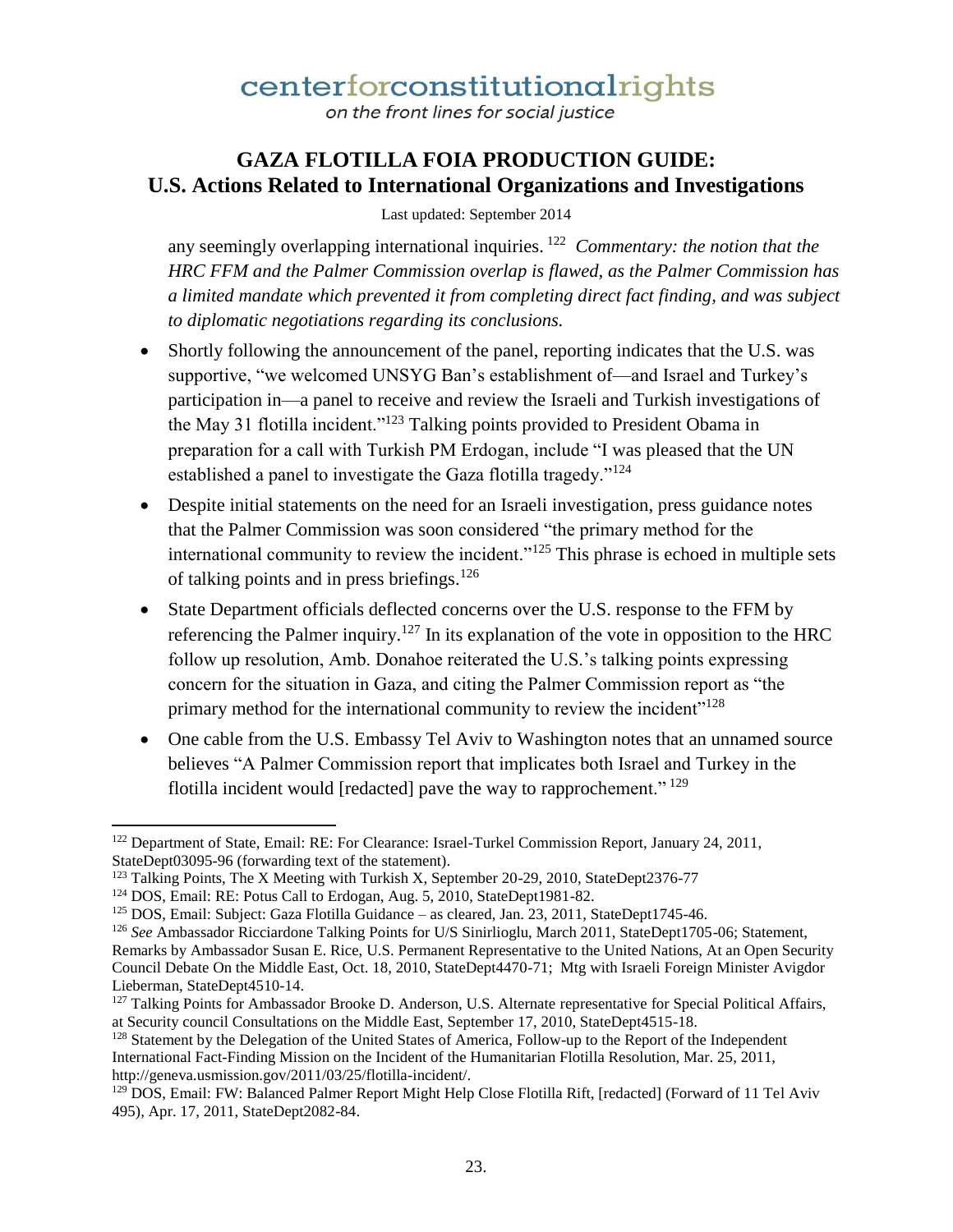on the front lines for social justice

### **GAZA FLOTILLA FOIA PRODUCTION GUIDE: U.S. Actions Related to International Organizations and Investigations**

Last updated: September 2014

- A September 27, 2010 memorandum for Amb. Rice noted that "[w]e understand Turkey is not satiated by the SYG panel and continues to demand compensation and an apology from Israel."<sup>130</sup>
- A draft version of the Panel's progress report to be submitted to the Secretary General shows that significant information was cut from the final progress report, relating to the initial meetings held by the Panel.<sup>131</sup> For example, the draft version includes descriptions and statements on the flotilla attack offered by Oscar Fernandez-Taranco, Assistant Secretary-General for Political Affairs, President of the Security Council, the UN Special Coordinator for the Middle East Peace Process, Robert Serry, and the Secretary-General. The draft progress report, unlike the final, also contained a description of the relationship between Israel and Turkey, as the relationship "make up an important part of the context in which the Panel's work takes place."<sup>132</sup>
- As both the draft and final version of the Palmer Panel's progress report note bluntly, "It needs to be appreciated that the Panel's method is the diplomatic method of obtaining information – not the adversarial method, or the inquisitorial method or independent factfinding of the type that other United Nations panels have carried out."<sup>133</sup>
- According to a memorandum from Acting Legal Adviser to the USUN Mark Simonoff, Turkey "attempted to build support for a Security Council press statement on the interim report of the SYG panel of inquiry...but after U.S. efforts demurred."<sup>134</sup> Another document confirms that the U.S. "persuaded Turkey not to propose a Security Council press statement."<sup>135</sup>

#### **Even in UNGA Oceans Resolution and International Maritime Organization Council meetings, U.S. exerts pressure to limit discussion of the flotilla**

• In June 2010, the UN's International Maritime Organization (IMO) released a statement on the flotilla attack. An email, with a redacted attachment, notes "attachment is a draft

<sup>&</sup>lt;sup>130</sup> Mtg with Israeli Foreign Minister Avigdor Lieberman, StateDept4510-14.

<sup>&</sup>lt;sup>131</sup> Compare Progress Report to the Secretary-General, Secretary General's Panel of Inquiry t, Sept. 2010, StateDept4489-4506 to StateDept4520-4526.

<sup>132</sup> StateDept4489-4506.

<sup>133</sup> Compare StateDept4489-4506 to StateDept4520-4526.

<sup>134</sup> Memorandum, Sixth Committee: Administration of Justice, September 30, 2010, StateDept4508-09

<sup>&</sup>lt;sup>135</sup> Mtg with Israeli Foreign Minister Avigdor Lieberman, StateDept4510-14.